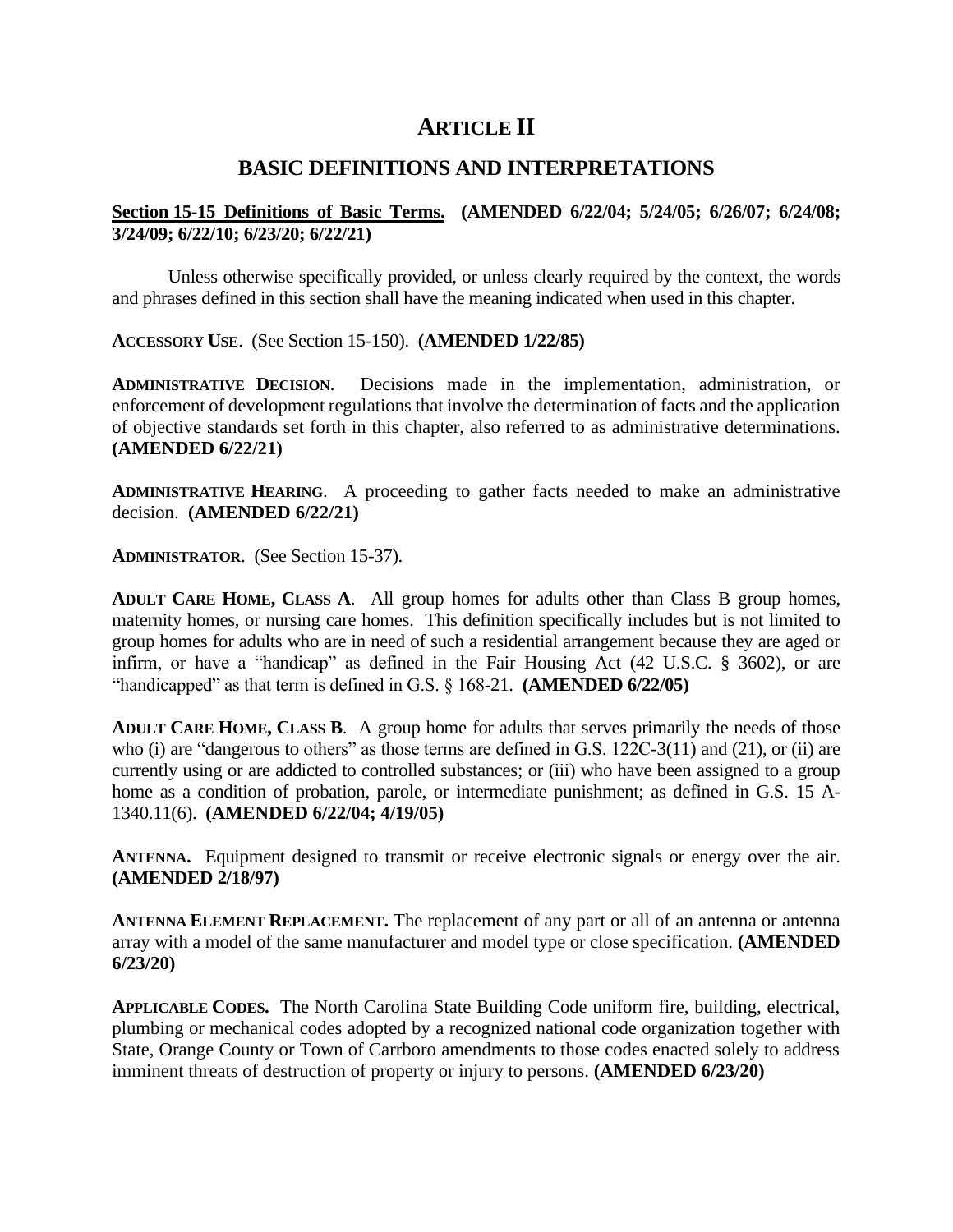**AUTOMATIC TELLER MACHINE, FREESTANDING**. A machine or device through which a customer can conduct certain banking transactions, and which is not located on the same lot as the bank or financial institution with which such machine is associated. The purpose of this definition is to distinguish between teller machines operated as accessory uses to banks located in principal buildings where customers can choose to do their banking either inside the building or at the teller machine, and teller machines that are totally separate from bank buildings and therefore generate additional traffic. **(AMENDED 9/01/92)**

**BASE FLOOD**. The flood having a one percent chance of being equaled or exceeded in any given year. Also known as the 100-year flood.

**BASE STATION**. A station at a specific site authorized to communicate with mobile stations, generally consisting of radio receivers, antennas, coaxial cables, power supplies, and other associated electronics. **(AMENDED 6/23/20)**

**BED AND BREAKFAST.** A use that (i) takes place within a building that, before January 1, 1999, was designed and used as a single-family detached dwelling unit, (ii) consists of a single dwelling unit together with the rental of one (1) or more bedrooms on a daily or weekly basis to tourists, vacationers, or similar transients, (iii) where the provision of meals, if provided at all, is limited to registered guests, and (iv) where the bed and breakfast operation is conducted primarily by persons who reside within the dwelling unit, with the assistance of not more than an equivalent of two (2) full-time employees**. (AMENDED 6/22/99)**

**BEDROOM.** A private room planned and intended for sleeping, separated from other rooms by a door, and accessible to a bathroom without crossing another bedroom. **(AMENDED 10/07/97)**

**BERM.** A human-made mound of earth whose length exceeds its height by a factor or at least five and whose side slopes are constructed at a steepness ratio of 6:1 or steeper. (The side slope of a berm shall not be constructed steeper than 2:1) **(AMENDED 5/19/98; 6/22/21))**

**BOARDING HOUSE.** A residential use consisting of at least one dwelling unit together with more than two rooms that are rented out or are designed or intended to be rented but which rooms, individually or collectively, do not constitute separate dwelling units. A rooming house or boarding house is distinguished from a tourist home in that the former is designed to be occupied by longer term residents (at least month-to-month tenants) as opposed to overnight or weekly guests.

**BONA FIDE FARM**. Agricultural activities as set forth in G.S. 160D-903. **(AMENDED 6/22/21)**

**BUILDING**. A structure designed to be used as a place of occupancy, storage or shelter.

**BUILDING, ACCESSORY**. A minor building that is located on the same lot as a principal building and that is used incidentally to a principal building or that houses an accessory use.

**BUILDING, PRINCIPAL**. The primary building on a lot or a building that houses a principal use.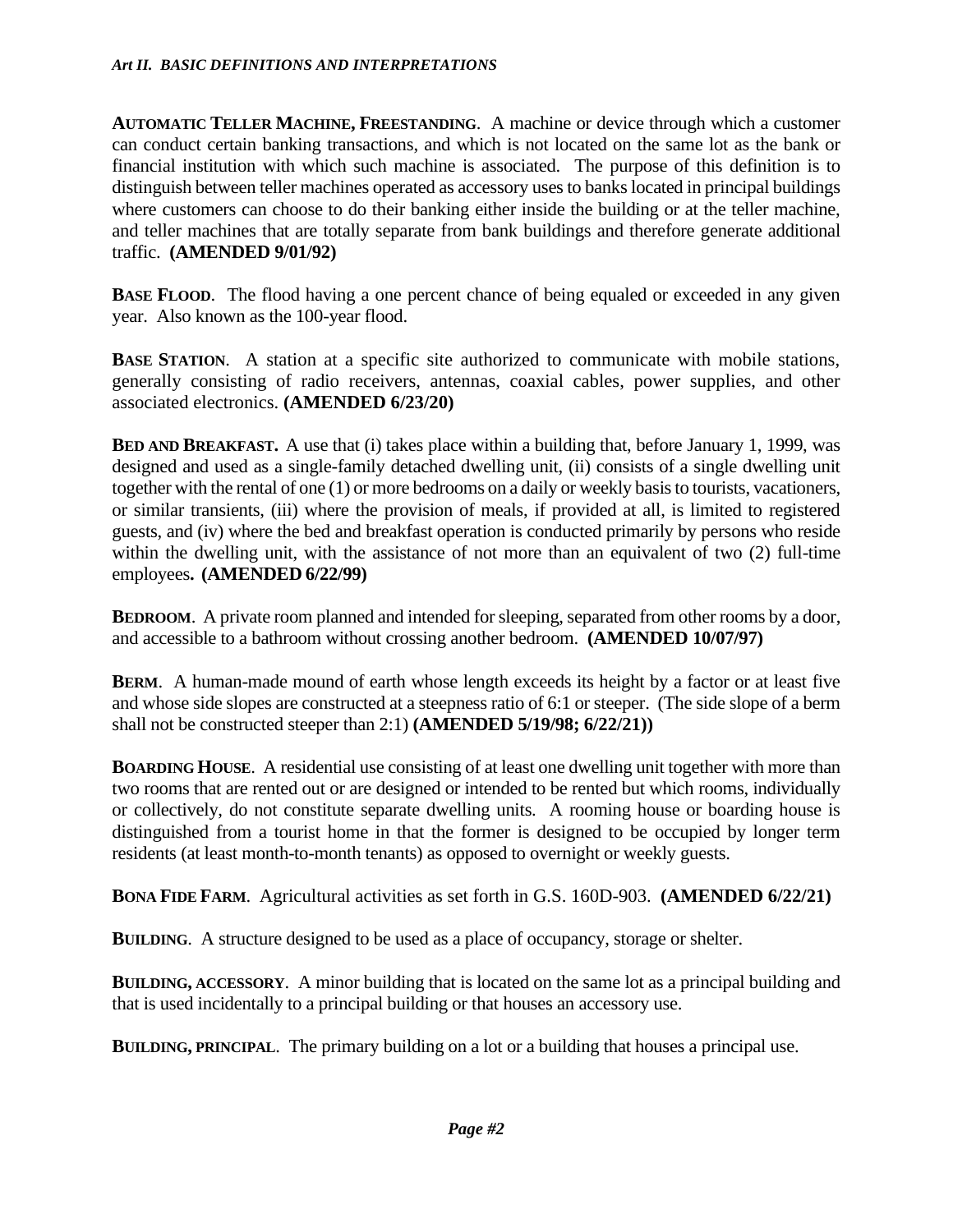**CABLE TELEVISION SATELLITE STATION**. A site containing one or more satellite dishes and related equipment, operated by a cable television company and used for the reception of electronic signals from satellites. **(AMENDED 2/18/97)**

**CABLE TELEVISION SIGNAL DISTRIBUTION CENTER**. A fully enclosed building not exceeding 2500 square feet that houses equipment used in connection with the distribution of cable television signals, with no external antennas, towers, satellite dishes, or similar facilities located on site. **(AMENDED 2/18/97)**

**CHARTER.** As defined in G.S. 160A-1(2). **(AMENDED 6/22/21)**

**CERTIFY.** Whenever this chapter requires that some agency certify the existence of some fact or circumstance to the town, the town may require that such certification be made in any manner that provides reasonable assurance of the accuracy of the certification. By way of illustration, and without limiting the foregoing, the town may accept certification by telephone from some agency when the circumstances warrant it, or the town may require that the certification be in the form of a letter or other document.

**CHILD CARE HOME, CLASS A**. All group homes for minor children other than Class B group homes. This definition specifically includes but is not limited to group homes for minor children who are in need of such a residential arrangement because they are orphaned, abused, neglected, or dependent, or who have a "handicap" as defined in the Fair Housing Act (42 U.S.C. § 3602), or are "persons with disabilities" as that term is defined in G.S. 160D-907(b)(2). **(AMENDED 6/22/04; 6/22/21)**

**CHILD CARE HOME, CLASS B**. A group home for minor children that serves primarily the needs of those who (i) are "dangerous to others" as those terms are defined in G.S. § 122C-3(11) and (21), or (ii) are currently using or are addicted to controlled substances; or (iii) who have been assigned to a group home as a condition of probation, parole, or "intermediate punishment: as defined in G.S. 15A-1340.11(6). **(AMENDED 6/22/04; 4/19/05)**

**CHILD CARE INSTITUTION**. An institutional facility housing more than nine orphaned, abandoned, dependent, abused, or neglected children.

**CHILD DAY CARE FACILITY**. A program or arrangement where more than eight children less than 13 years old, who do not reside where the care is provided, receive care on a regular basis of at least once per week for more than two hours but less than 24 hours per day from persons other than their guardians or full-time custodians, or from persons not related to them by birth, marriage, or adoption. **(AMENDED 6/26/07)**

**CHILD DAY CARE HOME.** A program or arrangement where three to eight children less than 13 years old, who do not reside where the care is provided, receive care on a regular basis of at least once per week for more than two hours but less than 24 hours per day from persons other than their guardians or full-time custodians, or from persons not related to them by birth, marriage, or adoption. **(AMENDED 6/26/07)**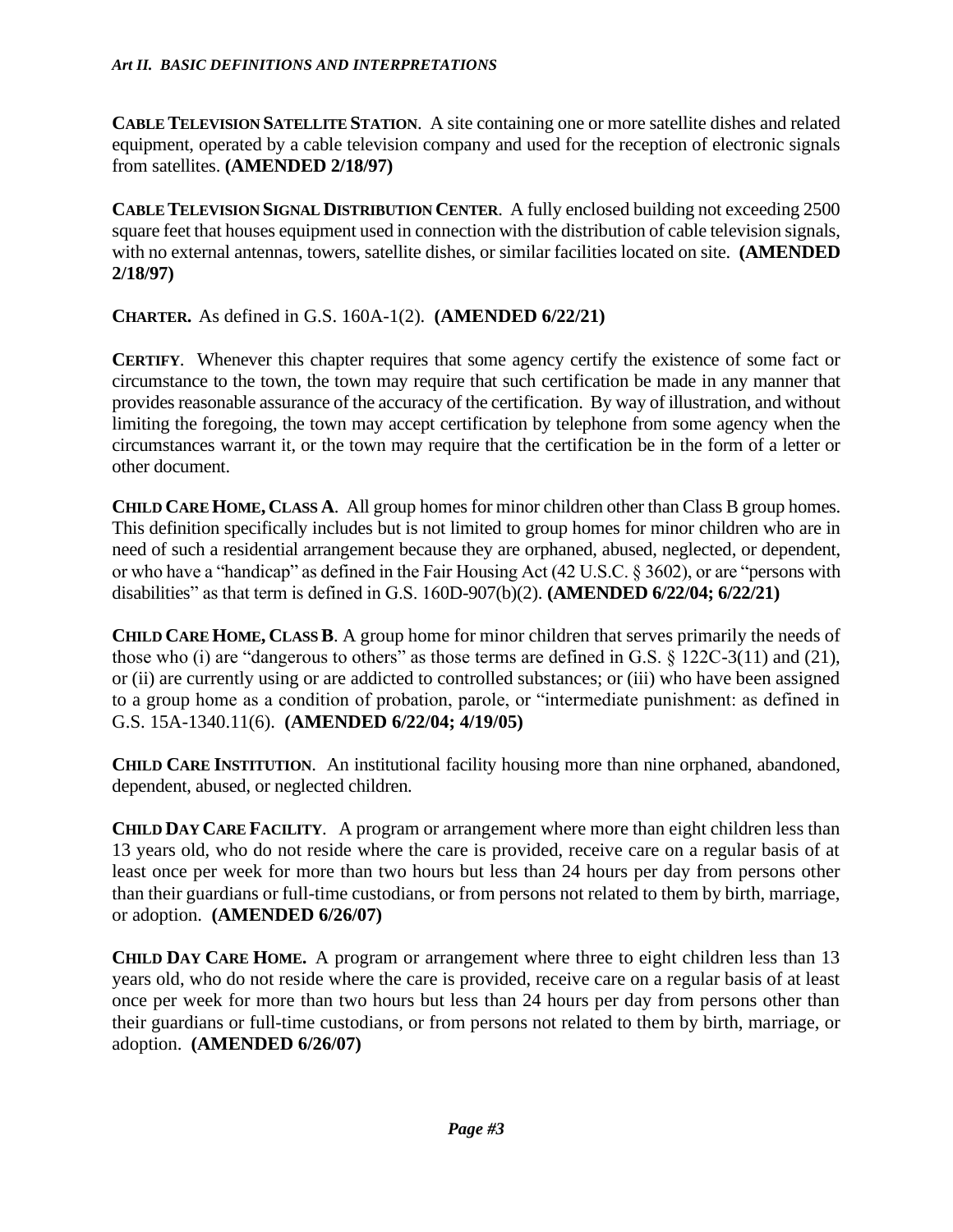**CIRCULATION AREA**. That portion of the vehicle accommodation area used for access to parking or loading areas or other facilities on the lot. Essentially, driveways and other maneuvering areas (other than parking aisles) comprise the circulation area.

**COLLOCATION**.The placement, installation, maintenance, modification, operation or replacement of wireless facilities on, under, within, or on the surface of the earth adjacent to existing structures, including utility poles, Town utility poles, water towers, buildings, and other structures capable of structurally supporting the attachment of wireless facilities. **(AMENDED 6/23/20)**

**COMBINATION USE.** A use consisting of a combination on one lot of two or more principal uses separately listed in the Table of Permissible Uses, Section 15-146. (Under some circumstances, a second principal use may be regarded as accessory to the first, and thus a combination use is not established. See Section 15.150. In addition, when two or more separately operated enterprises occupy the same lot, and all such enterprises fall within the same principal use classification, this shall not constitute a combination use.)

**COMMUNICATIONS FACILITY.** The set of equipment and network components, including wires and cables and associated facilities used by a communications service provider to provide communications service. **(AMENDED 6/23/20)**

**COMMUNICATIONS SERVICE.** Cable service as defined in 47 U.S.C. § 522(6) (The one-way transmission to subscribers of video programming, or other programming service and subscriber interaction, if any, which is required for the selection or use of such video programming or other programming service), and information service as defined in 47 U.S.C. § 153(24). (The term "information service" means the offering of a capability for generating, acquiring, storing, transforming, processing, retrieving, utilizing, or making available information via telecommunications, and includes electronic publishing, but does not include any use of any such capability for the management, control, or operation of a telecommunications system or the management of a telecommunications service), and telecommunications service as defined in 47 U.S.C. § 153(53) (The term "telecommunications service" means the offering of telecommunications for a fee directly to the public.) **(AMENDED 6/23/20)**

**COMMUNICATIONS SERVICE PROVIDER.** A cable operator as defined in "Communications Service" and 47 U.S.C. § 522(5); a provider of information service, as defined in "Communications Service" and 47 U.S.C. § 153(24); a telecommunications carrier, as defined in "Communications Service" and in 47 U.S.C. § 153(51); or a wireless provider. **(AMENDED 6/23/20)**

**COMMUNITY CENTER**. A publicly-sponsored, non-profit indoor facility providing for one or several of various types of recreational uses. Facilities in a Community Center may include, but are not limited to gymnasia, swimming pools, indoor court areas, meeting/activity rooms, and other similar uses. For the purposes of this section, the term publicly-sponsored means that a significant Town investment is involved in some fashion in the facility's development or operations. **(AMENDED 2/02/88)**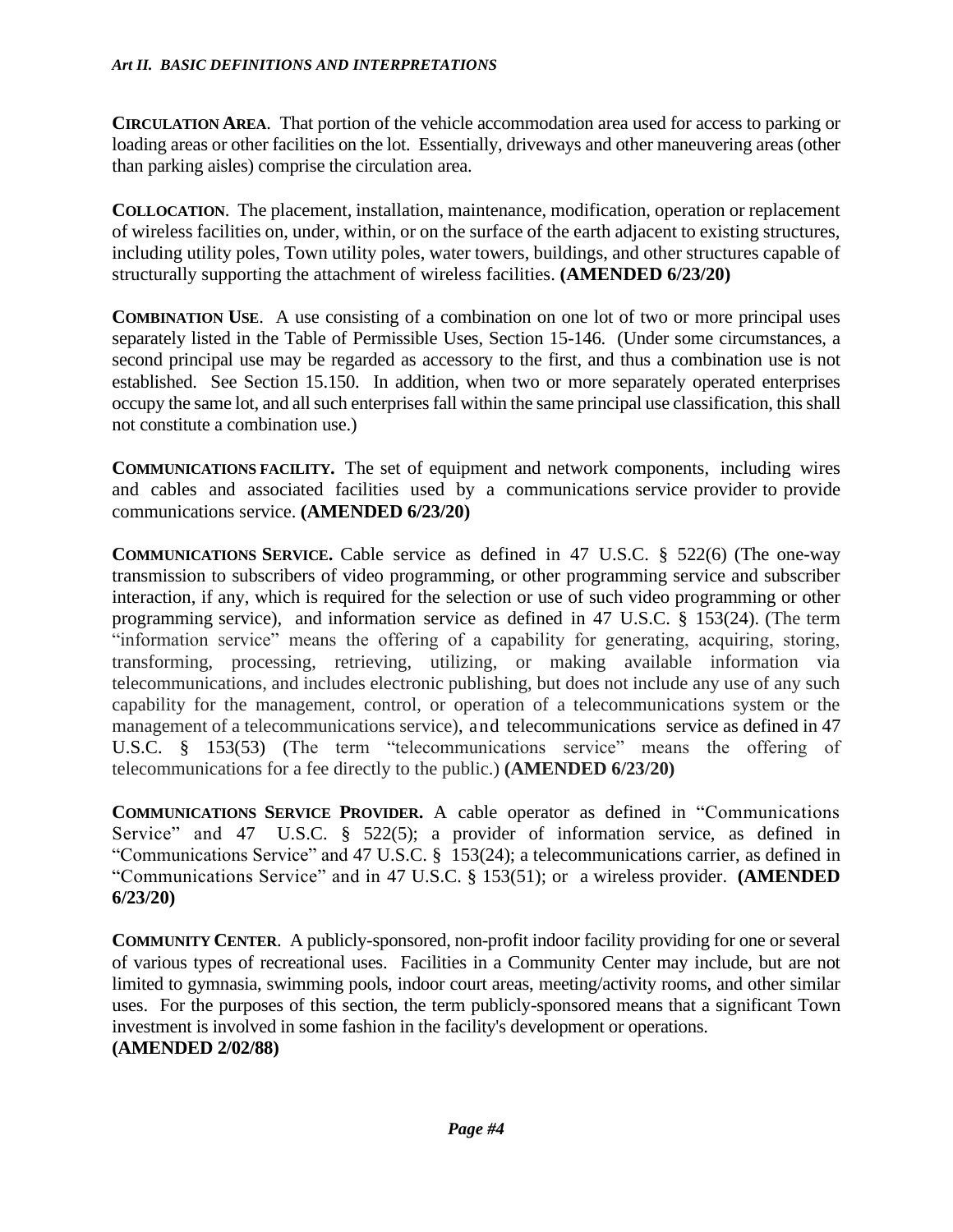**COMPREHENSIVE PLAN.** A comprehensive plan that has been officially adopted by the Town Council pursuant to G.S. 1660D-501 [See Article I]. (**AMENDED 6/22/21)**

**CONDITIONAL USE PERMIT**. A permit that was issued by the Town Council, prior to January 1, 2021, authorizing the recipient to make use of property in accordance with the requirements of this chapter as well as any additional requirements imposed by the Town Council. Pursuant to G.S. Chapter 160D, all valid conditional use permits were automatically converted to a special use permits-A on January 1, 2021. [See also special use permit.] **(AMENDED 6/22/21)**

**CONDITIONAL ZONING.** A legislative zoning map amendment with site-specific conditions incorporated into the zoning map amendment. (**AMENDED 6/22/21)**

**CRITICAL AREA**. The critical area of the University Lake Watershed is defined as all area of the watershed within the planning jurisdiction of the Town of Carrboro. **(AMENDED 7/06/93)**

**DATA SERVICE PROVIDER FACILITY.** An automated facility other than a utility facility or wireless telecommunication facility, including but not limited to a structure and ancillary I improvement used primarily for the purpose of transmitting and receiving data. Typically, such facilities resemble wireless telecommunications base stations and house equipment used to transmit and receive data via cable, fiber optic strands, or similar media. **(REPEALED 2/04/97; AMENDED 6/23/15)**

**DESIGNATED BUFFER.** An area of land adjacent to lakes or watercourses within the University Lake Watershed that pursuant to Section 15-265 remains undisturbed in order to reduce the sedimentation and pollution of such lakes or watercourses. **(AMENDED 12/7/83; 12/06/88)**.

**DETERMINATION.** A written, final, and binding order, requirement, or determination regarding an administrative decision. (**AMENDED 6/22/21)**

**DEVELOPER.** A person, including a governmental agency or redevelopment authority, who undertakes any development and who is the landowner of the property to be developed or who has been authorized by the landowner to undertake development on that property. **(AMENDED 6/22/21)**

**DEVELOPMENT.** Any of the following:

- (a) The construction, erection, alteration, enlargement, renovation, substantial repair, movement to another site, or demolition of any structure.
- (b) The excavation, grading, filling, clearing, or alteration of land.
- (c) The subdivision of land as defined in G.S. 160D-802.
- (d) The initiation or substantial change in the use of land or the intensity of use of land. **(AMENDED 6/22/21)**

**DEVELOPMENT APPROVAL.** An administrative or quasi-judicial approval made pursuant to this chapter that is written and that is required prior to commencing development or undertaking a specific activity, project, or development proposal. Development approvals include, but are not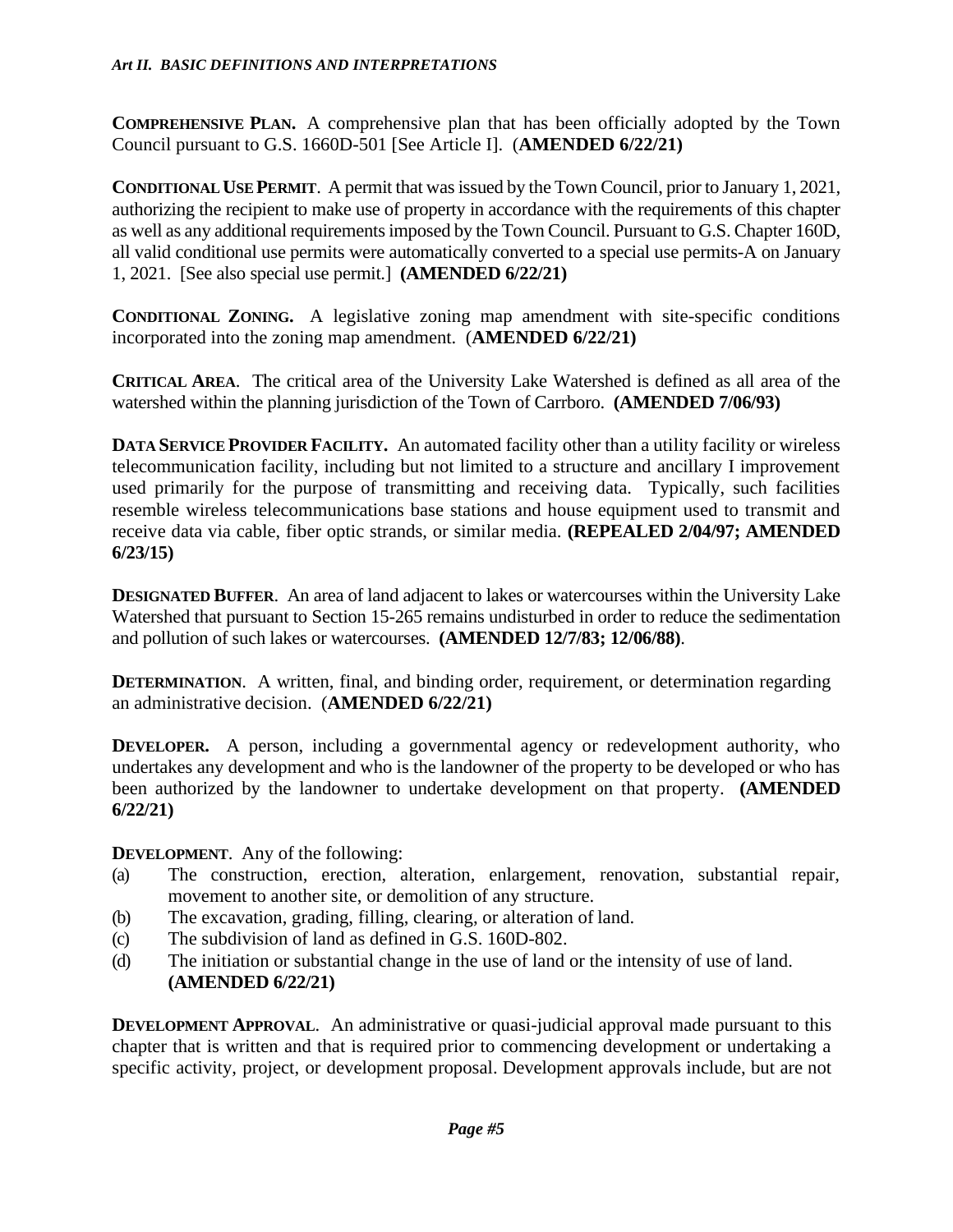limited to, zoning permits, site plan approvals, special use permits, variances, and certificates of appropriateness. The term also includes all other regulatory approvals required by regulations adopted pursuant to this chapter, including plat approvals, permits issued, development agreements entered into, and building permits issued. **(AMENDED 6/22/21)**

**DEVELOPMENT REGULATION.** A unified development ordinance, zoning regulation, subdivision regulation, erosion and sedimentation control regulation, floodplain or flood damage prevention regulation, mountain ridge protection regulation, stormwater control regulation, wireless telecommunication facility regulation, historic preservation or landmark regulation, housing code, North Carolina State Building Code enforcement, or any other regulation adopted pursuant to G.S. Chapter 160D, this chapter or the Town Code or Town charter. **(AMENDED 6/22/21)**

**DIMENSIONAL NONCONFORMITY**. A nonconforming situation that occurs when the height, size, or minimum floor space of a structure or the relationship between an existing building or buildings and other buildings or lot lines does not conform to the regulations applicable to the district in which the property is located.

**DRAINAGE FACILITIES**. Any temporary or permanent natural or human-made facility utilized to divert, convey, or store stormwater runoff. Such facilities shall include (but are not limited to): drainage pipes and culverts, swales and ditches, intermittent and permanent streams, catch basins, drainage junction boxes and manholes, yard inlets, retention and detention basins and ponds, curbing which will carry runoff, dams and weirs, and culvert outlet stabilization and protection devices. **(AMENDED 4/03/90; 6/22/21)**

**DRIVEWAY**. That portion of the vehicle accommodation area that consists of a travel lane bounded on either side by an area that is not part of the vehicle accommodation area.

**DUPLEX**. (See Residence, Duplex)

**DWELLING.** Any building, structure, manufactured home, or mobile home, or part thereof, used and occupied for human habitation or intended to be so used, and includes any outhouses and appurtenances belonging thereto or usually enjoyed therewith. **(AMENDED 6/22/21)**

**DWELLING UNIT.** An enclosure containing sleeping, kitchen, and bathroom facilities designed for and used or held ready for use as a permanent residence by one family.

**ELECTRONIC GAMING OPERATION.** (See Section 15-180). Any business enterprise, whether as a principal or accessory use, where persons utilize electronic machines, including but not limited to computers and gaming terminals, to conduct games of chance, including sweepstakes, and where cash, merchandise or other items of value are redeemed or otherwise distributed, whether or not the value of such distribution is determined by electronic games played or by predetermined odds. Electronic gaming operations may include, but are not limited to, internet cafes, internet sweepstakes, electronic gaming machines/operations, or cybercafés. This does not include any lottery approved by the State of North Carolina. **(AMENDED 6/22/10).**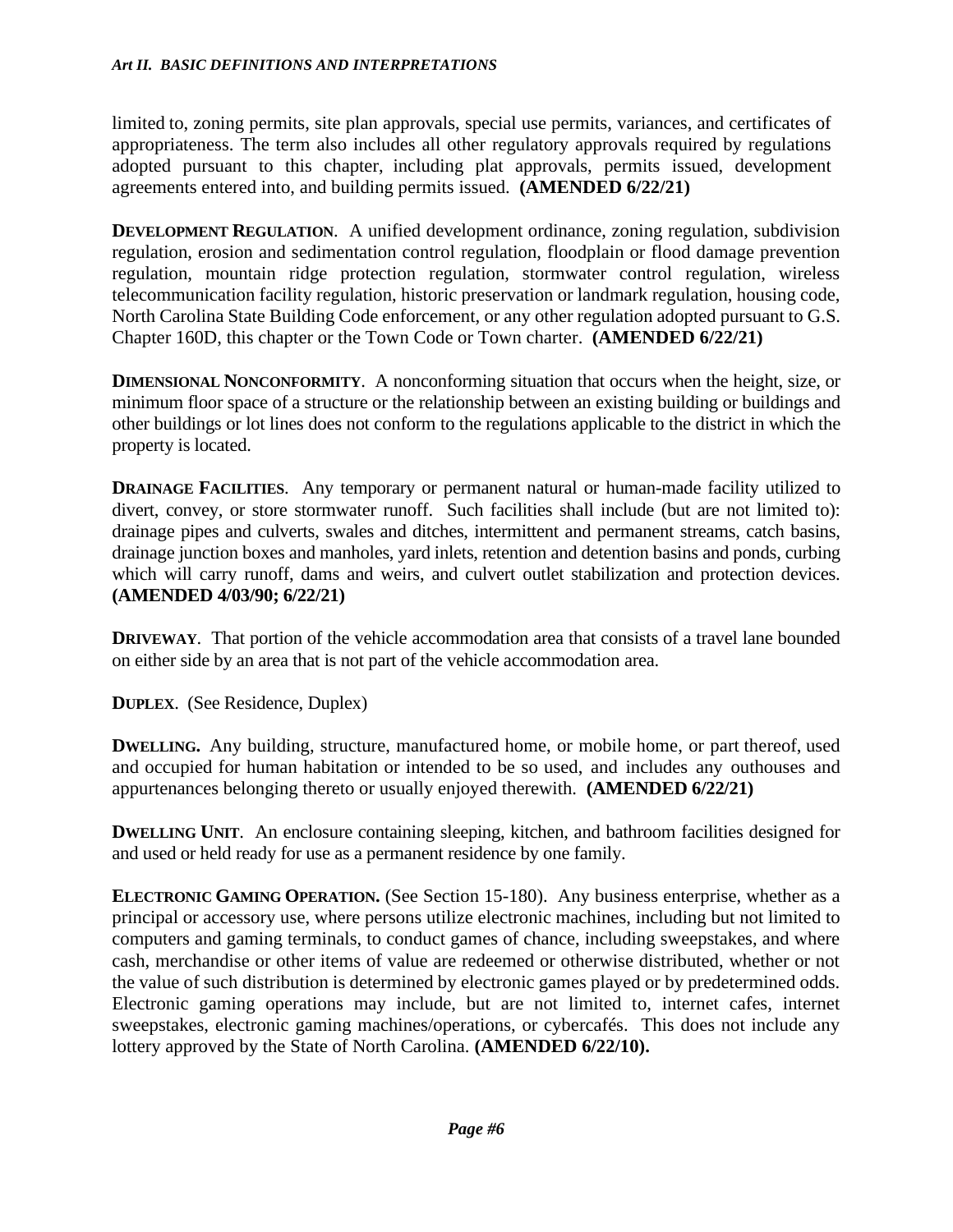**ELIGIBLE FACILITIES REQUEST.** A request for a modification of an existing wireless tower or base station that involves collocation of new transmission equipment or replacement of transmission equipment but does not include a substantial modification. **(AMENDED 6/23/20)**

**EQUIPMENT COMPOUND.** An area containing accessory equipment surrounding or near the base of a wireless support structure within which a wireless facility is located. **(AMENDED 6/23/20)**

**EVIDENTIARY HEARING.** A hearing to gather competent, material, and substantial evidence in order to make findings for a quasi-judicial decision required by a development regulation adopted under this chapter. [See Article VI.] **(AMENDED 6/22/21)**

**EXPENDITURE**. A sum of money paid out in return for some benefit or to fulfill some obligation. The term also includes binding, contractual commitments to make future expenditures, as well as any other substantial changes in position.

**EXTRATERRITORIAL PLANNING AREA.** That portion of the town's planning jurisdiction that lies outside the town's corporate boundaries. **(AMENDED 4/27/82).**

**FAMILY**. One or more persons living together as a single house keeping unit.

**FLAG LOT**. An irregularly shaped lot where the buildable portion of the lot is connected to its street frontage by an arm of the lot that is less than fifty percent of the presumptive minimum required lot width as set forth in Section 15-183 [or if no minimum lot width is specified therein, is less than the lesser of (*i*) fifty percent of the width of the buildable portion of the lot, or (*ii*) fifty feet]. (**AMENDED 11/21/95)**

**FLEX SPACE**. A building providing use flexibility for office and light industrial uses, such as printing, design, light assembly of products, artist space, or storage/warehousing. A flex space could also host a co-working center, where many individual small business owners or freelancers work alongside one another in common space, or a business incubator, where individuals working to launch new businesses can rent affordable space in which to perform office work and access shared resources such as printers, scanners, and other tools and services such as financial counseling and management training. **(AMENDED 6/18/19)**

**FLOODPLAIN**. Any land area susceptible to being inundated by water from the base flood. As used in this chapter, the term refers to that area designated as subject to flooding from the base flood (one hundred year flood) on the "Flood Boundary and Floodway Map" prepared by the U.S. Department of Housing and Urban Development, a copy of which is on file in the planning department.

**FLOODWAY**. The channel of a river or other watercourse and the adjacent land areas that must be reserved in order to discharge the base flood without cumulatively increasing the water surface elevation more than one foot. As used in this chapter, the term refers to that area designated as a floodway on the "Flood Boundary and Floodway Map" prepared by the U.S. Department of Housing and Urban Development, a copy of which is on file in the planning department.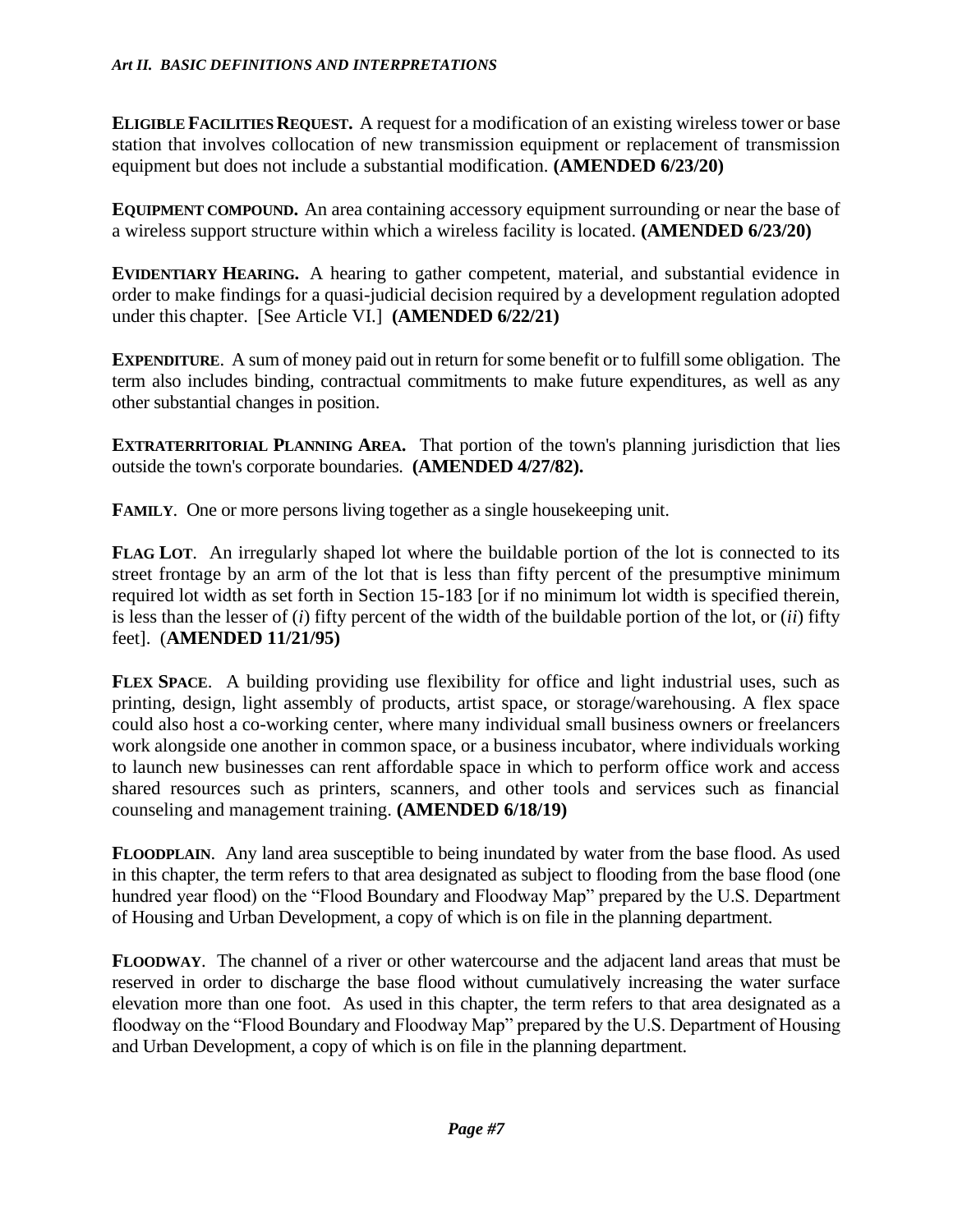**FLOOR**. The top surface of an enclosed area in a building (including basement), i.e., top of slab in concrete slab construction or top of wood flooring in a frame construction. See the definition of "Floor" in Subsection 15-251 (5) for all matters pertaining to floodplain and floodway regulations. **(AMENDED 4/21/87; 4/8/03)**

**GROUP HOME.** A housing arrangement in which up to nine individuals, typically unrelated, live together as a single housekeeping unit in a single dwelling unit, under circumstances where such residents are under the care, control, and supervision of one or more other persons who are trained to provide such care, control, and supervision. **(AMENDED 6/22/04; 4/19/05)**

**GROSS FLOOR AREA**. The total area of a building measured by taking the outside dimensions of the building at each floor level intended for occupancy or storage.

**HANDICAPPED, AGED OR INFIRM INSTITUTION.** A facility that provides residential care for more than nine aged, disabled or handicapped persons whose principal need is a home with the sheltered or personal care their age or disability requires. Medical care at such a facility is only occasional or incidental, such as may be required in the home of any individual or family, but the administration of medication is supervised. The residents of such a facility do not occupy separate dwelling units, and this distinguishes such a facility from a multi-family development occupied by the elderly, handicapped or disabled. **(AMENDED 5/10/83) (REPEALED 6/22/05)**

**HAZARDOUS SUBSTANCE.** Any substance which may pose a danger to the public health or safety if contained in the public water supply. This includes all substances defined as hazardous chemicals by the community right to know reporting requirements under Sections 311 and 312 of the Superfund Amendments and Reauthorization Act of 1986, and by the North Carolina Hazardous Chemicals Right to Know Act (G.S. 95-173 to 95-218). **(AMENDED 12/7/83; 6/21/88)**

**HIGH VOLUME TRAFFIC GENERATION.** All uses in the 2.000 classification other than low volume traffic generation uses.

**HIGHEST ADJACENT GRADE**. The highest natural elevation of the ground surface, prior to construction, next to proposed walls of the structure. **(AMENDED 4/21/87)**

**HOME OCCUPATION.** A commercial activity that: *(i)* is conducted by a person on the same lot where such person resides, and *(ii)* is not so insubstantial or incidental or is not so commonly associated with the residential use as to be regarded as an accessory use (see Section 15-150), but that can be conducted without any significantly adverse impact on the surrounding neighborhood. **(AMENDED 4/11/89)**

Without limiting the generality of the foregoing, a use may not be regarded as having an insignificantly adverse impact on the surrounding neighborhood if: *(i)* goods, stock in trade, or other commodities are displayed, *(ii)* any on- premises retail sales occur, *(iii)* more than one person not a resident on the premises is employed in connection with the purported home occupation, *(iv)* it creates objectionable noise, fumes, odor, dust or electrical interference, or *(v)* more than twenty-five percent of the total gross floor area of the residential buildings plus other buildings housing the purported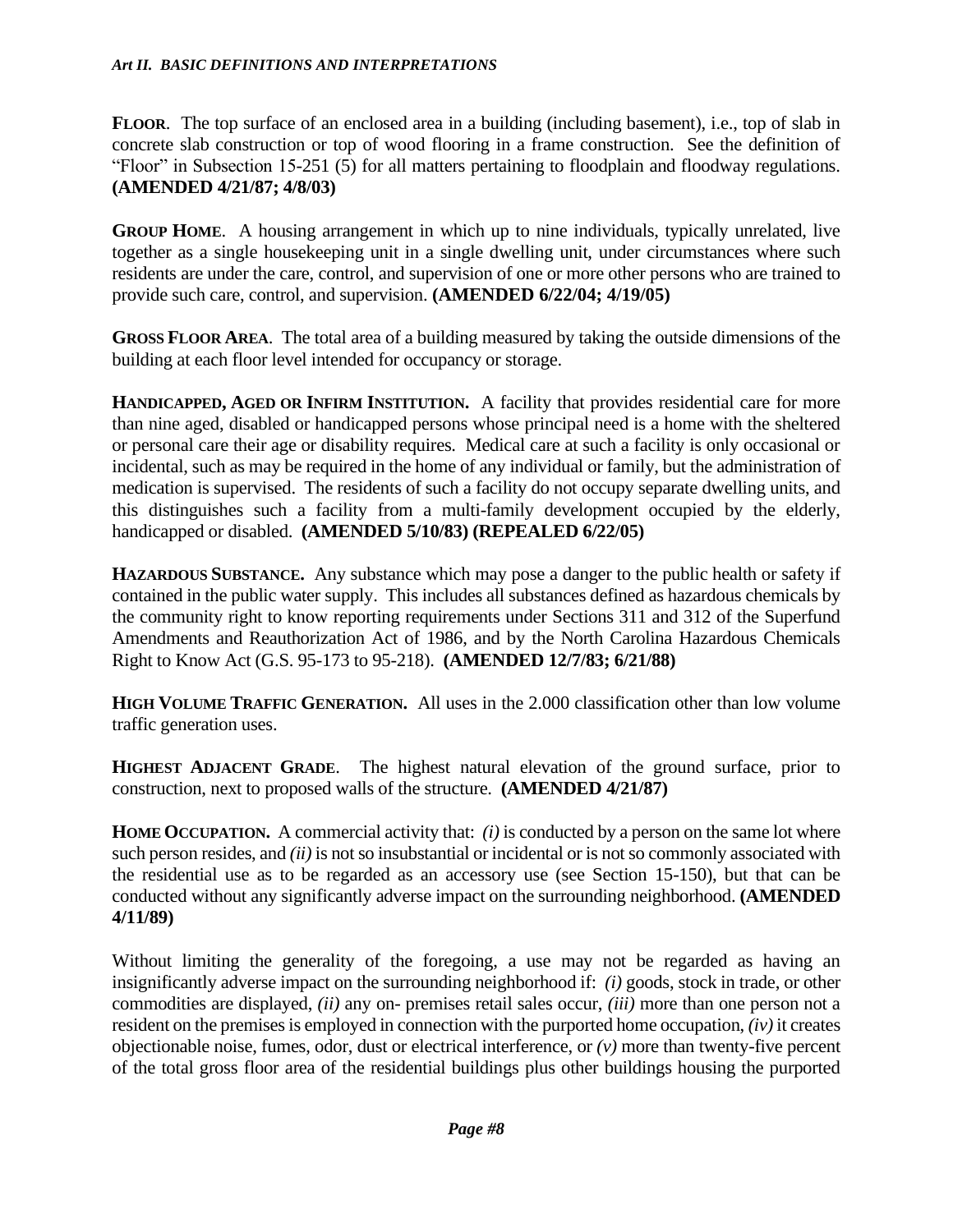home occupation, or more than 500 square feet of gross floor area (whichever is less), is used for home occupation purposes.

The following is a non-exhaustive list of examples of enterprises that may be home occupations if they meet the foregoing definitional criteria: *(i)* the office or studio of a physician, dentist, artist, musician, lawyer, architect, teacher, or similar professional, *(ii)* workshops, greenhouses, or kilns, *(iii)* dressmaking or hairdressing studios.

**HOME OCCUPATION, MAJOR.** A Major Home Occupation is an accessory business use of a residentially-zoned property, that meets one or more of the following criteria: (i) employs up to four non-resident employees, who may work on site; (ii) utilizes outdoor storage of materials, supplies, products, or machinery; or (iii) generates noise, vibration, dust, odor, light, or glare that is visible from neighboring properties or the public right-of-way at any hour of the day. Examples of major home occupations include: lawncare or landscaping services, woodworking shops, small engine repair, appliance repair, metalworking, and any home business with more than one nonresident employee. Major home occupation uses are only permissible with a zoning permit in the HR-R and HR-CC districts, and are subject to the performance standards specified in Section 15- 176.9. **(AMENDED 6/18/19; 2/9/21)**

**INDEPENDENT AUTOMOBILE LOTS OR GARAGES.** An area or garage *(i)* that is used for the temporary parking (not storage) of motor vehicles, *(ii)* that is located on a lot on which there is no other principal use to which the parking is related, and *(iii)* where the parking spaces are used by more than one enterprise or by the general public or where the lot is leased by one enterprise for a total period (including automatic renewals or renewal options) of not more than four years. **(AMENDED 3/11/86)**

**INTERESTED PERSON.** For purposes of quasi-judicial evidentiary hearings an interested person or party is one who has standing as defined in G.S. 160D-1402(c). [See Article VI]. **(AMENDED 6/22/21)**

**INTERMEDIATE CARE INSTITUTION.** An institutional facility maintained for the purpose of providing accommodations for more than seven persons needing medical care and supervision at a lower level than that provided in a nursing care institution but at a higher level than that provided in institutions for the handicapped or infirm.

**INTERMITTENT STREAM.** A stream or portion of a stream that flows only in direct response to precipitation. It receives little or no water from springs and only temporary supply from melting snows or other sources. It is dry for a large part of the year. **(AMENDED 12/7/83)**

**JOINT PLANNING TRANSITION AREA.** That portion of the town's planning jurisdiction which lies generally to the north of the town's corporate boundaries and extraterritorial planning area, and which is defined by the Joint Planning Agreement between Carrboro, Chapel Hill, and Orange County, and described on the Orange County Joint Planning Area Land Use Map. This area is further defined as being in transition from rural to urban or already urban in density. The Transition Area is divided into Transition Area I and Transition Area II on the Joint Planning Area Land Use Map. Under the terms of the Joint Planning Agreement, no tract in Transition Area II may, after the effective date of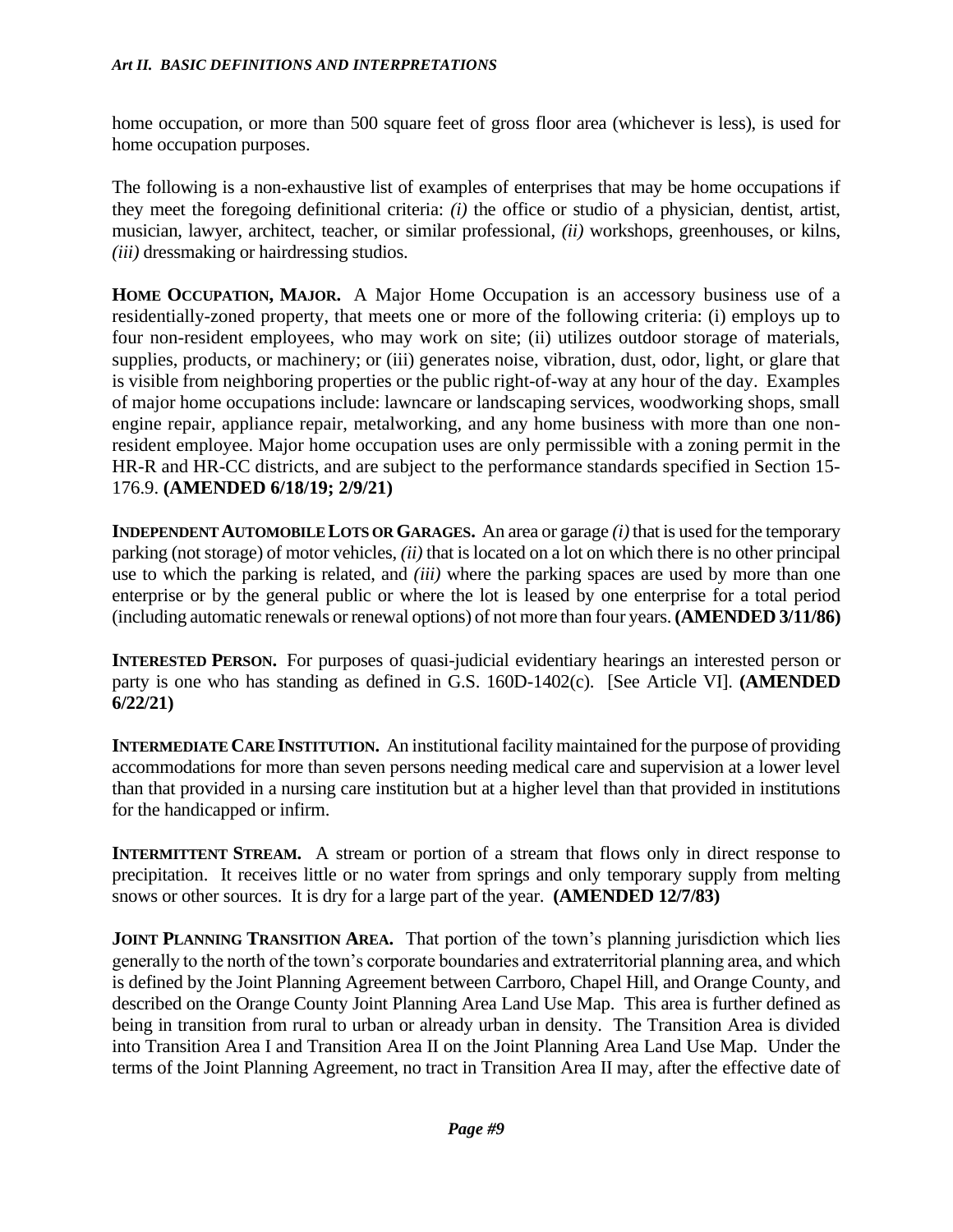the Agreement, be approved for development at a density that exceeds one housing unit per gross acre until at least 75% of the gross land area of Transition Area I consists of any combination of:

- (a) Lots containing one acre or less;
- (b) Residential developments approved for development at a density of at least one unit per acre;
- (c) Streets, roads, and utility easements located outside of lots containing one acre or less;
- (d) Lots or tracts that are used for commercial, industrial, institutional, or governmental purposes;
- (e) Tracts that are owned by the University of North Carolina or other non-profit entities and that are not available for development. **(AMENDED 11/14/88)**

**KENNEL.** A commercial operation that: *(i)* provides food and shelter and care of animals for purposes not primarily related to medical care (a kennel may or may not be run by or associated with a veterinarian), or *(ii)* engages in the breeding of animals for sale.

**LAKE OR WATERCOURSE**. Any stream, river, brook, swamp, creek, run, branch, waterway, reservoir, lake, or pond, natural or impounded, in which sediment may be moved or carried in suspension and which could be damaged by accumulation of sediment and pollutants. **(AMENDED 12/7/83)**

**LANDOWNER OR OWNER.** The holder of the title in fee simple. Absent evidence to the contrary, the Town may rely on the county tax records to determine who is a landowner. The landowner may authorize a person holding a valid option, lease, or contract to purchase to act as the agent or representative for the purpose of making applications for development approvals. **(AMENDED 6/22/21)**

**LEGISLATIVE DECISION.** The adoption, amendment, or repeal of a regulation under G.S. Chapter 160D, and Article XX of this chapter. The term also includes the decision to approve, amend, or rescind a development agreement consistent with the provisions of Article 10 of G.S. Chapter 160D. **(AMENDED 6/22/21)**

**LEGISLATIVE HEARING.** A hearing to solicit public comment on a proposed legislative decision. [See Article XX.] **(AMENDED 6/22/21)**

**LOADING AND UNLOADING AREA**. That portion of the vehicle accommodation area used to satisfy the requirements of Section 15.300.

LOT. A parcel of land whose boundaries have been established by some legal instrument such as a recorded deed or a recorded map and which is recognized as a separate legal entity for purposes of transfer of title.

If a public body or any authority with the power of eminent domain condemns, purchases, or otherwise obtains fee simple title to or a lesser interest in a strip of land cutting across a parcel of land otherwise characterized as a lot by this definition, or a private road is created across a parcel of land otherwise characterized as a lot by this definition, and the interest thus obtained or the road so created is such as effectively to prevent use of this parcel as one lot, then the land on either side of this strip shall constitute a separate lot.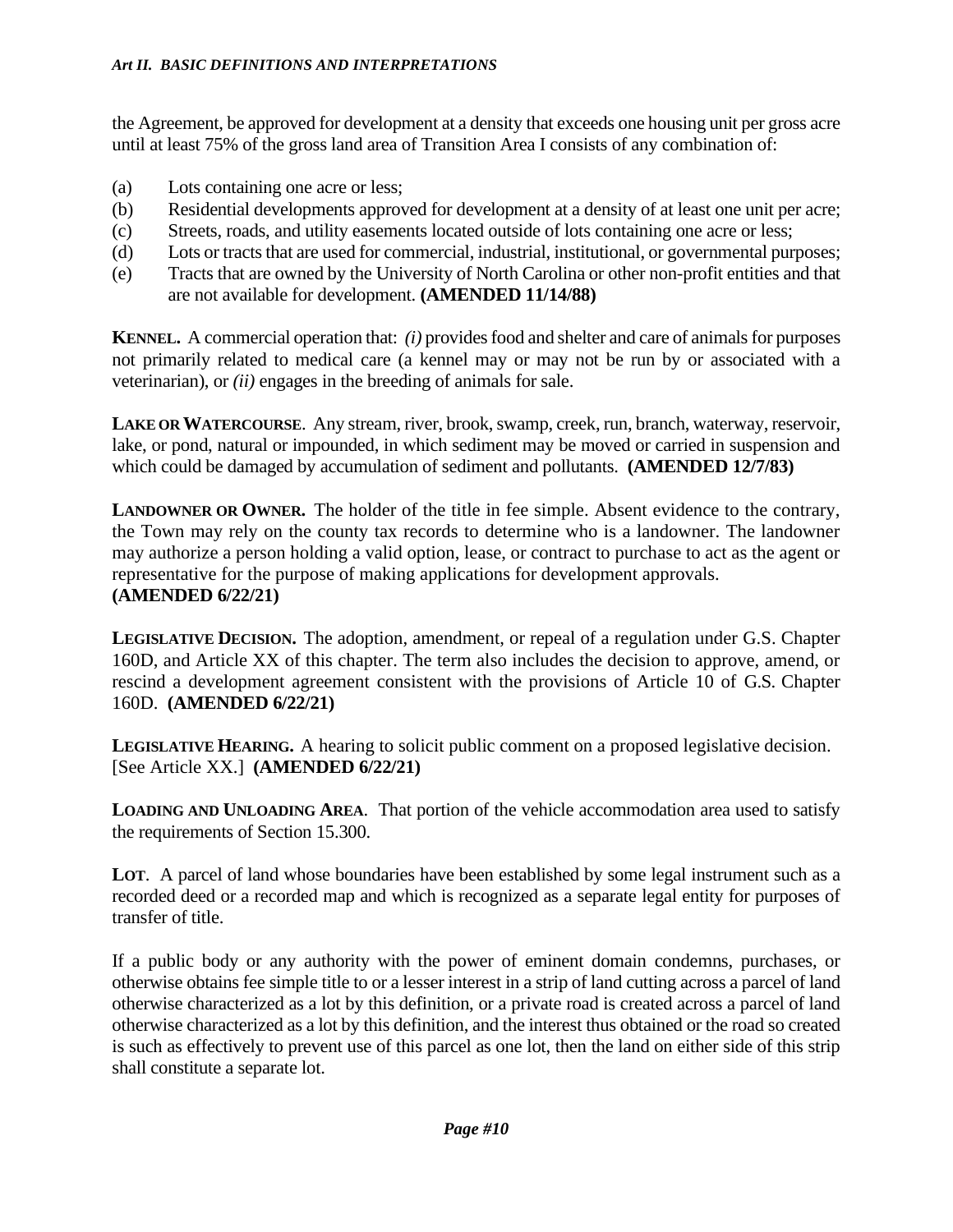Subject to Section 15-123, the permit-issuing authority and the owner of two or more contiguous lots may agree to regard the lots as one lot if necessary or convenient to comply with any of the requirements of this ordinance.

**LOT AREA.** The total area circumscribed by the boundaries of a lot, except that: *(i)* when the legal instrument creating a lot shows the boundary of the lot extending to the center of a public street right-of-way or into a public street right-of-way, then the lot boundary for purposes of computing the lot area shall be the street right-of-way line, or a line running parallel to and thirty feet from the center of the traveled portion of the street if the right-of-way line cannot be determined, and *(ii)* in a residential district, when a private road that serves more than three dwelling units is located along any lot boundary, then the lot boundary for purposes of computing the lot area shall be the inside boundary of the traveled portion of that road.

**LOW VOLUME TRAFFIC GENERATION**. Uses such as furniture stores, carpet stores, major appliance stores, etc. that sell items that are large and bulky, that need a relatively large amount of storage or display area for each unit offered for sale, and that therefore generate less customer traffic per square foot of floor area than stores selling smaller items.

**LOWEST FLOOR.** The lowest floor of the lowest enclosed area (including basement). An unfurnished or flood resistant enclosure, usable solely for parking vehicles, building access or storage, in an area other than a basement area, is not considered a building's lowest floor provided that such enclosure is not built so as to render the structure in violation of the applicable non-elevation design requirements of this ordinance. **(AMENDED 4/21/87)**

**MANUFACTURED HOME.** A structure as defined in G.S. 143-145(7). [See also Mobile Home.] **(AMENDED 6/22/21)**

**MATERNITY HOME.** A group home licensed as a maternity home by the North Carolina Department of Health and Human Services pursuant to G.S. § 131D-10.10. **(AMENDED 6/22/04; 6/22/21)**

**MICRO WIRELESS FACILITY.** (See Section 15-176). A small wireless facility that is no larger in dimension than 24 inches in length, 15 inches in width, and 12 inches in height and that has an exterior antenna, if any, no longer than 11 inches. **(AMENDED 6/23/20)**

## **MOBILE HOME. (REPEALED 4/24/84)**

**MOBILE HOME**. Any structure that: *(i)* consists of a single unit completely assembled at the factory, or of two (double-wide) or three (triple-wide) principal components totally assembled at the factory and joined together at the site; *(ii)* is designed so that the total structure (or in the case of double-wides or triple-wides, each component thereof) can be transported on its own chassis; *(iii)* is over 40 feet in length and over 8 feet in width; *(iv)* is designed to be used as a dwelling and provides complete, independent living facilities for one family, including permanent provisions for living, sleeping, eating, cooking, and sanitation; *(v)* is actually being used or held ready for use as a dwelling; *(vi)* is not constructed in accordance with the standards set forth in the North Carolina State Building Code. **(AMENDED 4/24/84)**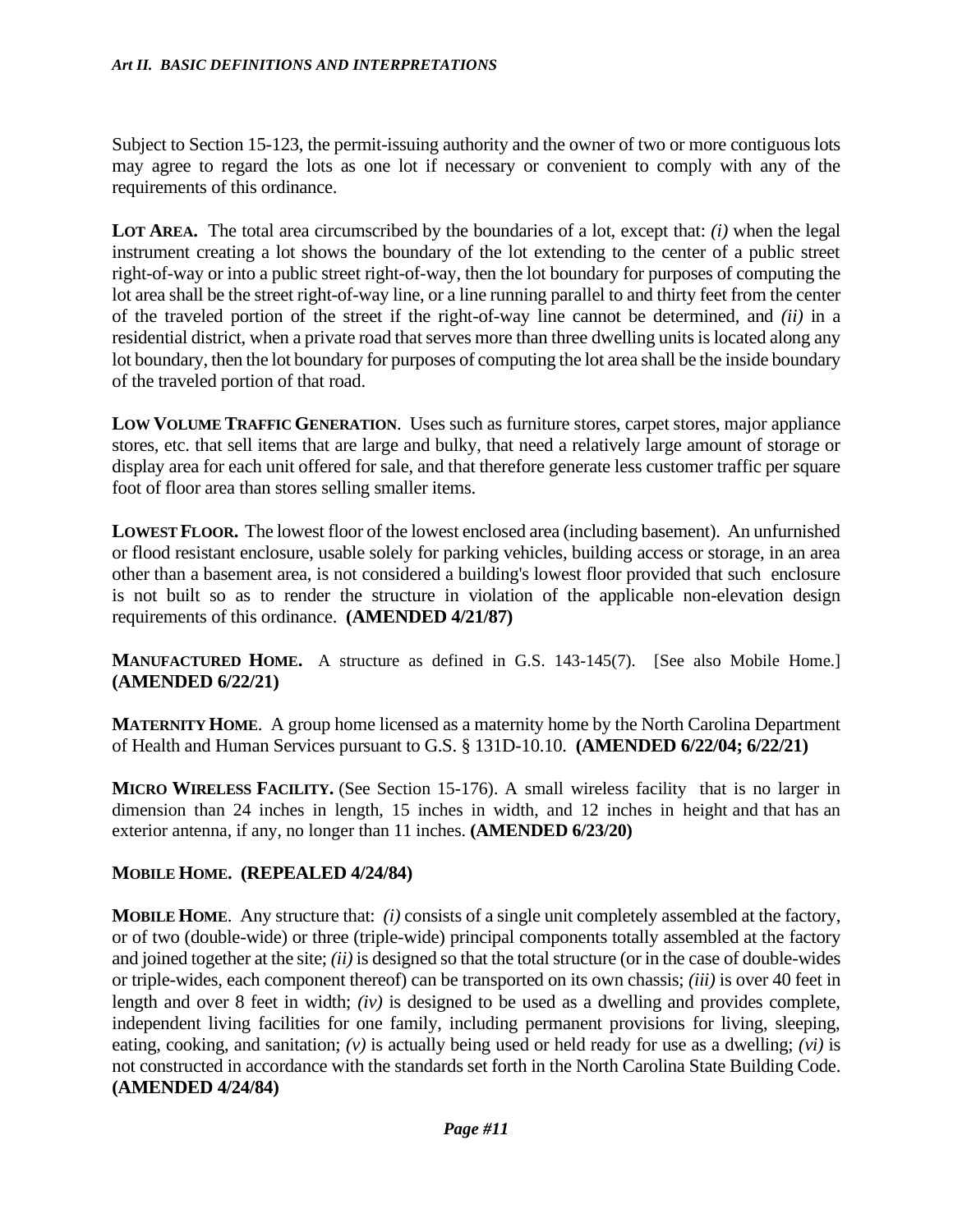**MOBILE HOME, CLASS A**. A mobile home constructed after July 1, 1976 that meets or exceeds the construction standards promulgated by the U.S. Department of Housing and Urban Development that were in effect at the time of construction and that satisfies the following additional criteria:

- (a) The pitch of the mobile home's roof has a minimum vertical rise of two feet for each twelve feet of vertical run.
- (b) The exterior materials are of wood, hardboard, or aluminum comparable in composition, appearance, and durability to site-built houses in the vicinity.
- (c) A continuous, permanent masonry foundation, unpierced except for required ventilation and access, is installed under the mobile home; and
- (d) The tongue, axles, transporting lights, and removable towing apparatus are to be removed subsequent to final placement. **(AMENDED 10/1/85).**

**MOBILE HOME, CLASS B.** A mobile home constructed after July 1, 1976 that meets or exceeds the construction standards promulgated by the U.S. Department of Housing and Urban Development that were in effect at the time of construction. **(AMENDED 10/1/85, 10/20/87)**

**MOBILE HOME, CLASS C.** All mobile homes other than Class A or Class B mobile homes. **(AMENDED 10/20/87)**

**MOBILE PREPARED FOOD VENDOR.** A business in which food that is prepared and ready for consumption at the point of sale is sold from or out of a motor vehicle (as defined in Section 6-1 of the Town Code) that does not exceed eight feet in width or twenty-five feet in length and that is removed each day at the close of the food vendor business from the lot where the food is sold. In no case may a mobile prepared food vendor business operate between the hours of 2:30 a.m. and 6:00 a.m. **(AMENDED 6/24/08)**

**MODULAR HOME.** A dwelling unit constructed in accordance with the standards set forth in the North Carolina State Building Code and composed of components substantially assembled in a manufacturing plant and transported to the building site for final assembly on a permanent foundation. Among other possibilities, a modular home may consist of two sections transported to the site in a manner similar to a mobile home (except that the modular home meets the North Carolina State Building Code), or a series of panels or room sections transported on a truck and erected or joined together on the site. **(AMENDED 6/22/21)**

**MULTI-PHASE DEVELOPMENT.** A development that is submitted for development permit approval to occur in more than one phase and subject to a master development plan with committed elements showing the type and intensity of use of each phase. [See Article VIII.] **(AMENDED 6/22/21)**

**NONCONFORMING LOT.** A lot existing at the effective date of this chapter (and not created for the purposes of evading the restrictions of this chapter) that does not meet the minimum area requirement of the district in which the lot is located.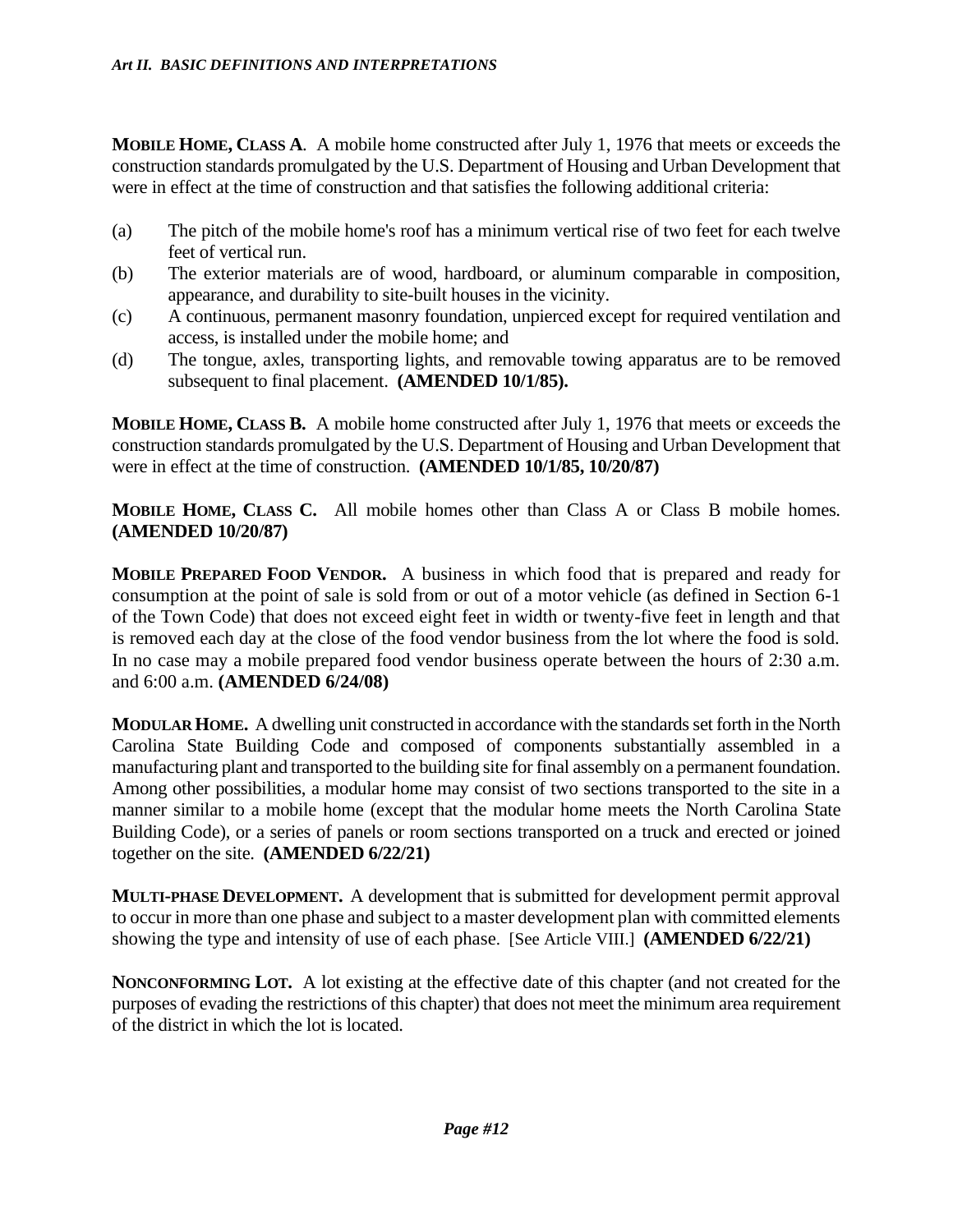**NONCONFORMING PROJECT.** Any structure, development, or undertaking that is incomplete at the effective date of this chapter and would be inconsistent with any regulation applicable to the district in which it is located if completed as proposed or planned.

**NONCONFORMING SITUATION.** A situation that occurs when, on the effective date of this chapter, any existing lot or structure or use of an existing lot or structure does not conform to one or more of the regulations applicable to the district in which the lot or structure is located. Among other possibilities, a nonconforming situation may arise because a lot does not meet minimum acreage requirements, because structures exceed maximum height limitations, because the relationship between existing buildings and the land (in such matters as density and set-back requirements) is not in conformity with this chapter, because signs do not meet the requirements of this chapter (Article XVII), or because land or buildings are used for purposes made unlawful by this chapter.

**NONCONFORMING USE.** A nonconforming situation that occurs when property is used for a purpose or in a manner made unlawful by the use regulations applicable to the district in which the property is located. (For example, a commercial office building in a residential district may be a nonconforming use.) The term also refers to the activity that constitutes the use made of the property. (For example, all the activity associated with running a bakery in a residentially zoned area is a nonconforming use.)

**NURSING CARE HOME.** A group home licensed as a nursing home under the Nursing Home Licensure Act, G.S. § 131E-100 et. seq. **(AMENDED 6/22/04; 6/22/21)**

**NURSING CARE INSTITUTION.** An institutional facility maintained for the purpose of providing skilled nursing care and medical supervision at a lower level than that available in a hospital to more than nine persons.

**OUTSIDE DISPLAY OF GOODS FOR SALE OR RENT**. Display outside of a fully enclosed building of the particular goods or pieces of merchandise or equipment that are themselves for sale. Outside display is to be distinguished from outside storage of goods that are not prepared and displayed for immediate sale or rent. **(AMENDED 2/4/86)** 

**OVERNIGHT SHELTER FOR HOMELESS.** A shelter operated by a non-profit agency for not more than fifteen persons (in addition to not more than two resident managers) who are referred to such shelter by an established agency within the community such as OPM Mental Health, the Carrboro or Chapel Hill Police Departments, the Orange County Department of Social Services, the Interfaith Council, the Salvation Army, etc. **(AMENDED 10/22/85)** 

**PARKING AREA AISLES.** A portion of the vehicle accommodation area consisting of lanes providing access to parking spaces.

**PARKING SPACE.** A portion of the vehicle accommodation area set aside for the parking of one vehicle.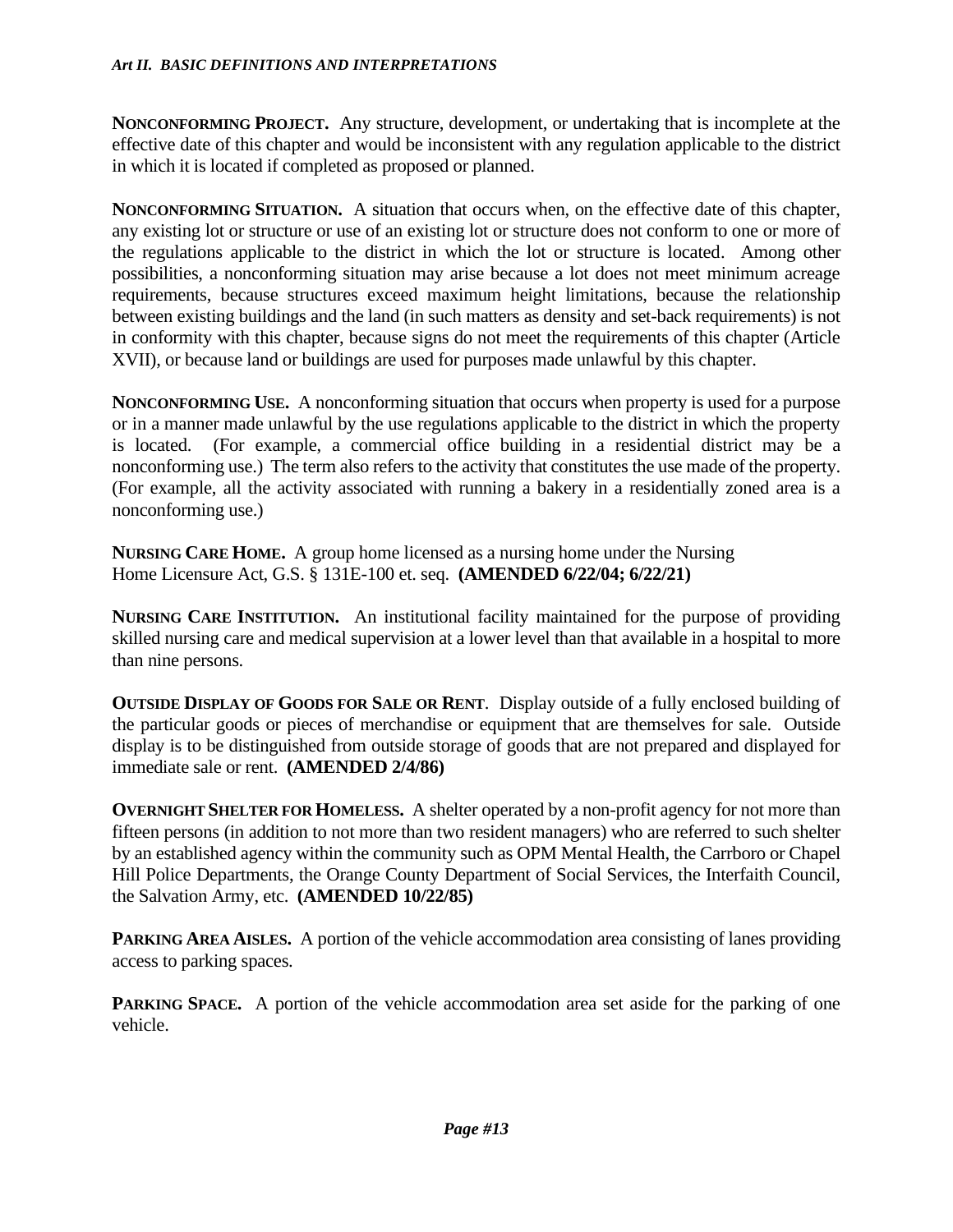**PERFORMING ARTS SPACE**. A commercial enterprise occurring within an existing building or buildings aged fifty years or older and adapted for reuse in which performance art/performance art programming is the primary and principal driver of its business activities as demonstrated by factors specified in Section 15-147(r). This use is distinguished from bar and nightclub uses in that performances are often geared toward standing audiences and the ratio of audience to stage space is approximately four to one. **(AMENDED 11/27/18)**

**PLANNED INDUSTRIAL DEVELOPMENT.** A development that *(i)* is constructed on a tract of at least twenty contiguous acres under single ownership located within a planned industrial district, *(ii)* is developed in accordance with a comprehensive and unified scheme of development covering the entire tract, *(iii)* consists of a single principal use or a combination of principal uses as described in the 2.130 wholesale sales, 4.100 manufacturing, 13.100 police station, or 13.200 fire station classifications, and *(iv)* is otherwise developed according to building height, setback and other regulations applicable to the M-1 zoning district, except that the performance standards (Article XI, Part I) applicable to 4.100 uses in business zones shall govern uses in a planned industrial development. **(AMENDED 6/22/82)**

**PLANNED UNIT DEVELOPMENT**. A development constructed on a tract of land at least twenty-five (25) acres under single ownership, planned and developed as an integral unit, and consisting of a combination of principal uses that could not be combined in any district other than a planned unit development district. **(AMENDED 6/22/82)**

**PLANNING AND DEVELOPMENT REGULATION JURISDICTION**. The area within the town limits as well as the area beyond the town limits within which the town is authorized to plan for and regulate development pursuant to the authority granted in Article 2 of Chapter 160D of the N.C. General Statutes and Chapter 122 of the Session Laws of 1963. **(AMENDED 6/22/82; 6/22/21)**

**PROTECTIVE BUFFERS**. An area of land along both sides of watercourses outside of the University Lake Watershed with drainage areas smaller than one square mile that pursuant to Section 15-268 remains undisturbed and naturally vegetated in order to minimize the likelihood of nuisance flooding, promote the infiltration of stormwater into the ground, and help maintain local streams' capacity for carrying off storm water. **(AMENDED 12/06/88)**

**PUBLIC UTILITY SERVICE COMPLEX**. A development consisting of a combination of offices and one more of the following types of uses, all of which are operated or conducted by a "public utility" as that term is defined in Section 62.3 of the N.C. General Statutes: motor vehicle repair (use classification 9.400), parking or storage (use classification 10.300), and towers and wireless support structures (use classification 18.000). **(AMENDED 10/25/83; AMENDED 6/23/20)**

**PUBLIC WATER SUPPLY SYSTEM**. Any water supply system furnishing potable water to ten or more dwelling units or businesses or any combination thereof. (See G.S. 130-31)

**QUASI-JUDICIAL DECISION.** A decision involving the finding of facts regarding a specific application of a development regulation and that requires the exercise of discretion when applying the standards of the regulation. The term includes, but is not limited to, decisions involving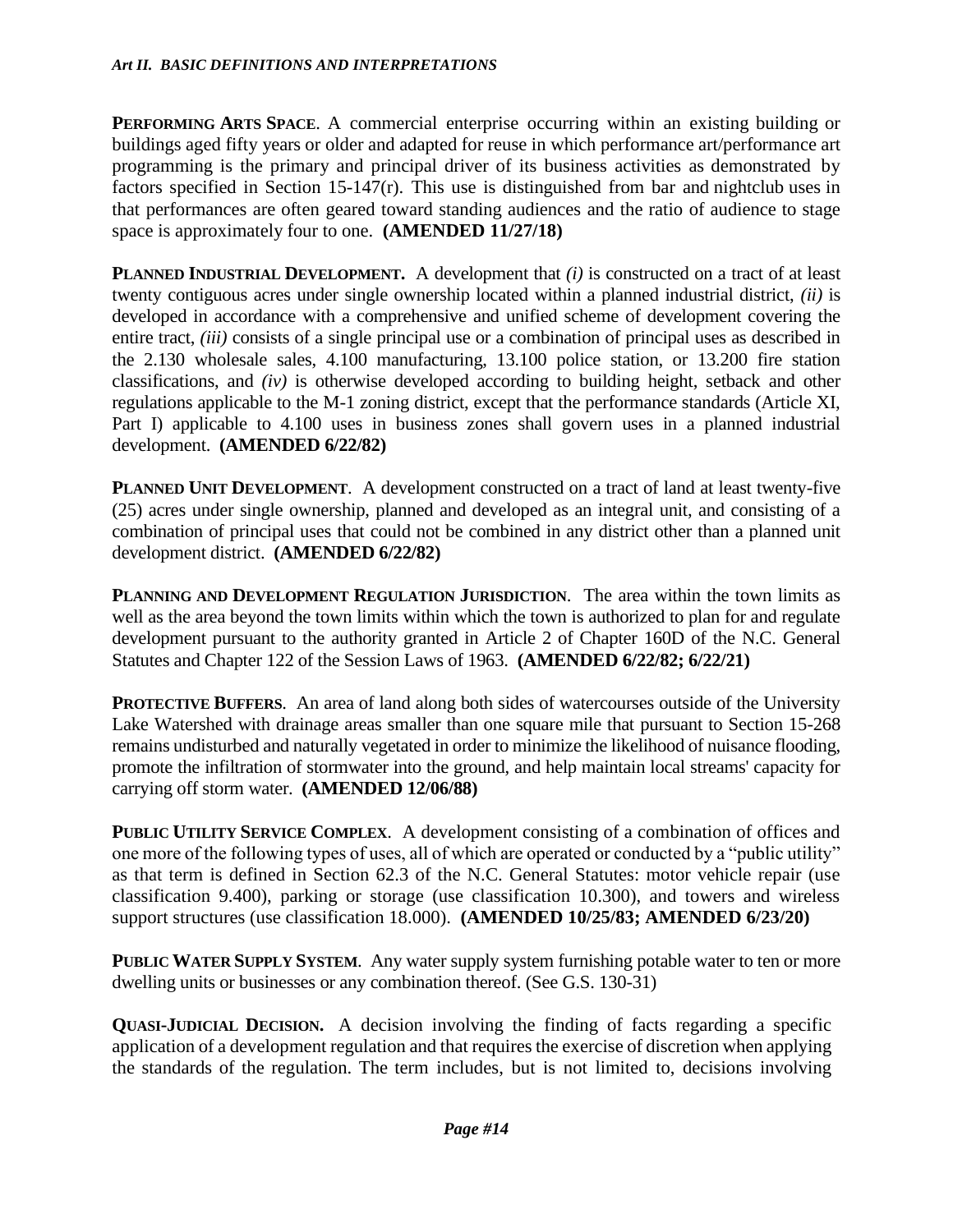variances, special use permits, certificates of appropriateness, and appeals of administrative determinations. Decisions on the approval of subdivision plats and site plans are quasi-judicial in nature if the regulation authorizes a decision-making board, Town Council or board of adjustment, to approve or deny the application based not only upon whether the application complies with the specific requirements set forth in the regulation, but also on whether the application complies with one or more generally stated standards requiring a discretionary decision on the findings to be made by the decision-making board. **(AMENDED 6/22/21)**

### **RECEIVE ONLY EARTH STATION. (DELETED 2/18/97)**

### **RESIDENCE, DUPLEX. (REPEALED 4/24/84)**

### **RESIDENCE, MULTI-FAMILY. (REPEALED 4/24/84)**

### **RESIDENCE, SINGLE-FAMILY**. **(REPEALED 4/24/84)**

**RESIDENCE,DUPLEX.** A two-family residential use in which the dwelling units share a common wall (including without limitation the wall of an attached garage or porch) and in which each dwelling unit has living space on the ground floor and a separate, ground floor entrance. **(AMENDED 4/24/84)**

**RESIDENCE, MULTI-FAMILY**. A residential use consisting of a building containing three or more dwelling units. For purposes of this definition, a building includes all dwelling units that are enclosed within that building or attached to it by a common floor or wall (even the wall of an attached garage or porch). **(AMENDED 4/24/84)**

**RESIDENCE,MULTI-FAMILY APARTMENTS.** A multi-family residential use other than a multi-family conversion or multi-family townhome. **(AMENDED 4/24/84)**

**RESIDENCE,MULTI-FAMILY CONVERSION**. A multi-family residence containing not more than four dwelling units that results from the conversion of a single building containing at least 2,000 square feet of gross floor area that was in existence on the effective date of this provision and that was originally designed, constructed and occupied as a single-family residence. **(AMENDED 4/24/84)**

**RESIDENCE, MULTI-FAMILY TOWNHOMES**. A multi-family residential use in which each dwelling unit shares a common wall (including without limitation the wall of an attached garage or porch) with at least one other dwelling unit and in which each dwelling unit has living space on the ground floor and a separate, ground floor entrance. **(AMENDED 4/24/84)**

**RESIDENCE, PRIMARY WITH ACCESSORY APARTMENT.** A residential use having the external appearance of a single-family residence but in which there is located a second dwelling unit that comprises not more than twenty-five percent of the gross floor area of the building nor more than a total of 750 square feet.

**PRIMARY WITH ACCESSORY DETACHED DWELLING.** A residential use in which there is located on the same lot a primary, single family residence and a second dwelling that is detached from the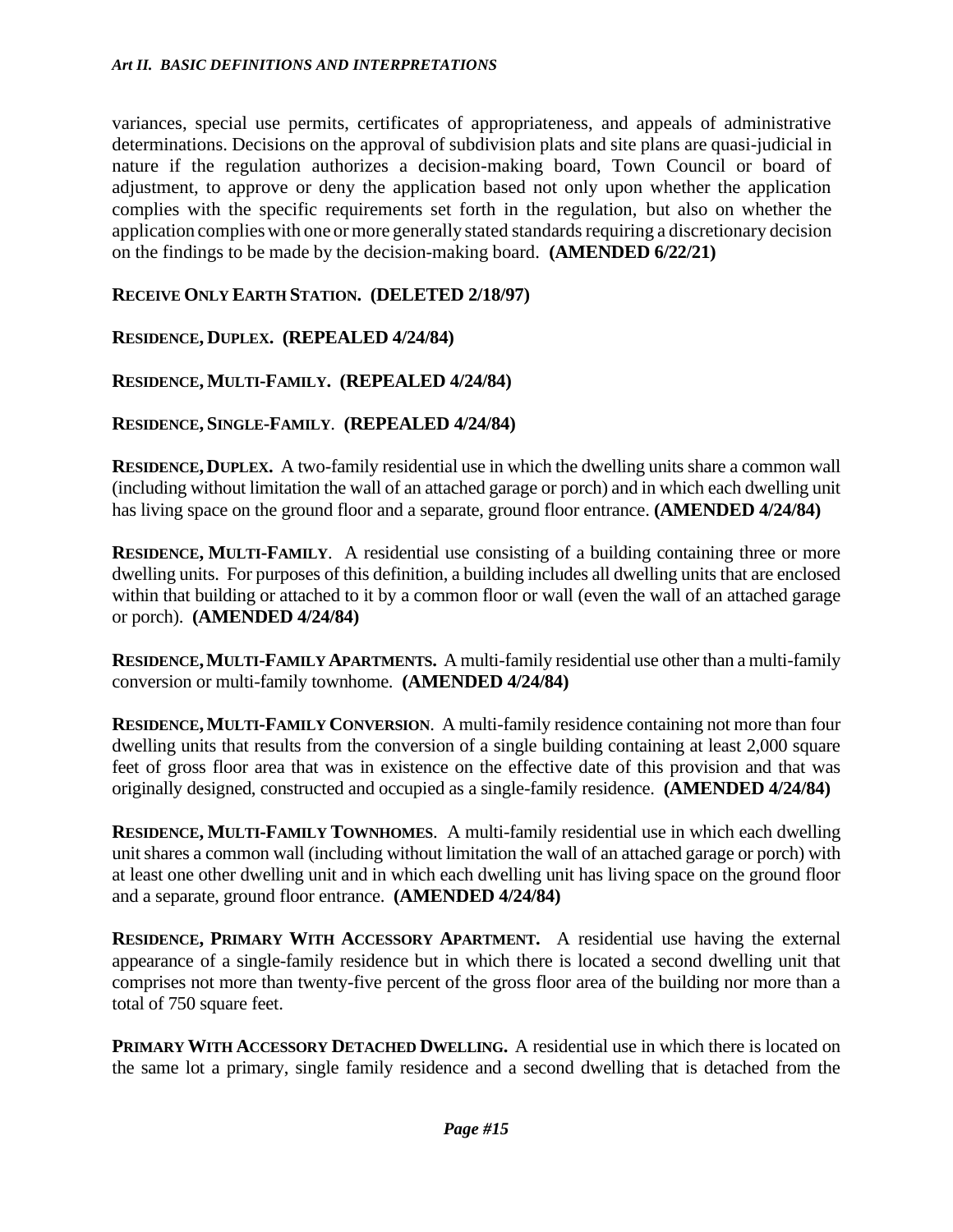primary residence but that may be attached to another accessory building such as a garage, and which second dwelling unit comprises not more than fifty percent of the gross floor area of the primary residence nor more than a total of 750 square feet, exclusive of garage**. (AMENDED 5/28/02)**

RESIDENCE, SINGLE-FAMILY DETACHED, MORE THAN ONE DWELLING PER LOT. A residential use consisting of two or more single-family detached dwelling units on a single lot.

RESIDENCE, SINGLE-FAMILY DETACHED, ONE DWELLING UNIT PER LOT. A residential use consisting of a single detached building containing one dwelling unit and located on a lot containing no other dwelling units.

**RESIDENCE, SINGLE-ROOM OCCUPANCY.** A multi-family, residential use in which each dwelling unit includes no more than 450 square feet. **(AMENDED 1/11/00)** 

**RESIDENCE,TWO-FAMILY.** A residential use consisting of a building containing two dwelling units. If two dwelling units share a common wall, even the wall of an attached garage or porch, the dwelling units shall be considered to be located in one building.

**RESIDENCE, TWO-FAMILY APARTMENT.** A two-family residential use other than a duplex, two-family conversion, or primary residence with accessory apartment.

**RESIDENCE, TWO-FAMILY CONVERSION.** A two-family residence resulting from the conversion of a single building containing at least 2,000 square feet of gross floor area that was in existence on the effective date of this provision and that was originally designed, constructed and occupied as a single-family residence.

**RESIDENCE,TRIPLEX.** A three-family residential use in which the dwelling units share common vertical walls or horizontal floors/ceilings (including without limitation the wall of an attached garage or porch) and in which each dwelling unit has a living space on the ground floor and a separate, ground floor entrance. **(AMENDED 6/18/19)**

**ROAD.** All private ways used to provide motor vehicle access to (i) two or more lots or (ii) two or more distinct areas or buildings in unsubdivided developments.

**ROOMING HOUSE.** (See Boarding House)

**SATELLITE DISH.** A dish-shaped antenna designed for the reception of electronic signals from satellites. **(AMENDED 2/18/97)**

**SENIOR CITIZEN RESIDENTIAL COMPLEX.** A residential development consisting of a combination of *(i)* two-family or multi-family dwelling units, at least 90% of which are one-bedroom units designed for and limited to occupancy by senior citizens, and *(ii)* an "intermediate care institution" for senior citizens (use classification 7.200) containing a number of bedrooms that does not exceed the number of dwelling units in the complex and that is designed to house a number of senior citizens that does not exceed twice the maximum permissible number of bedrooms in this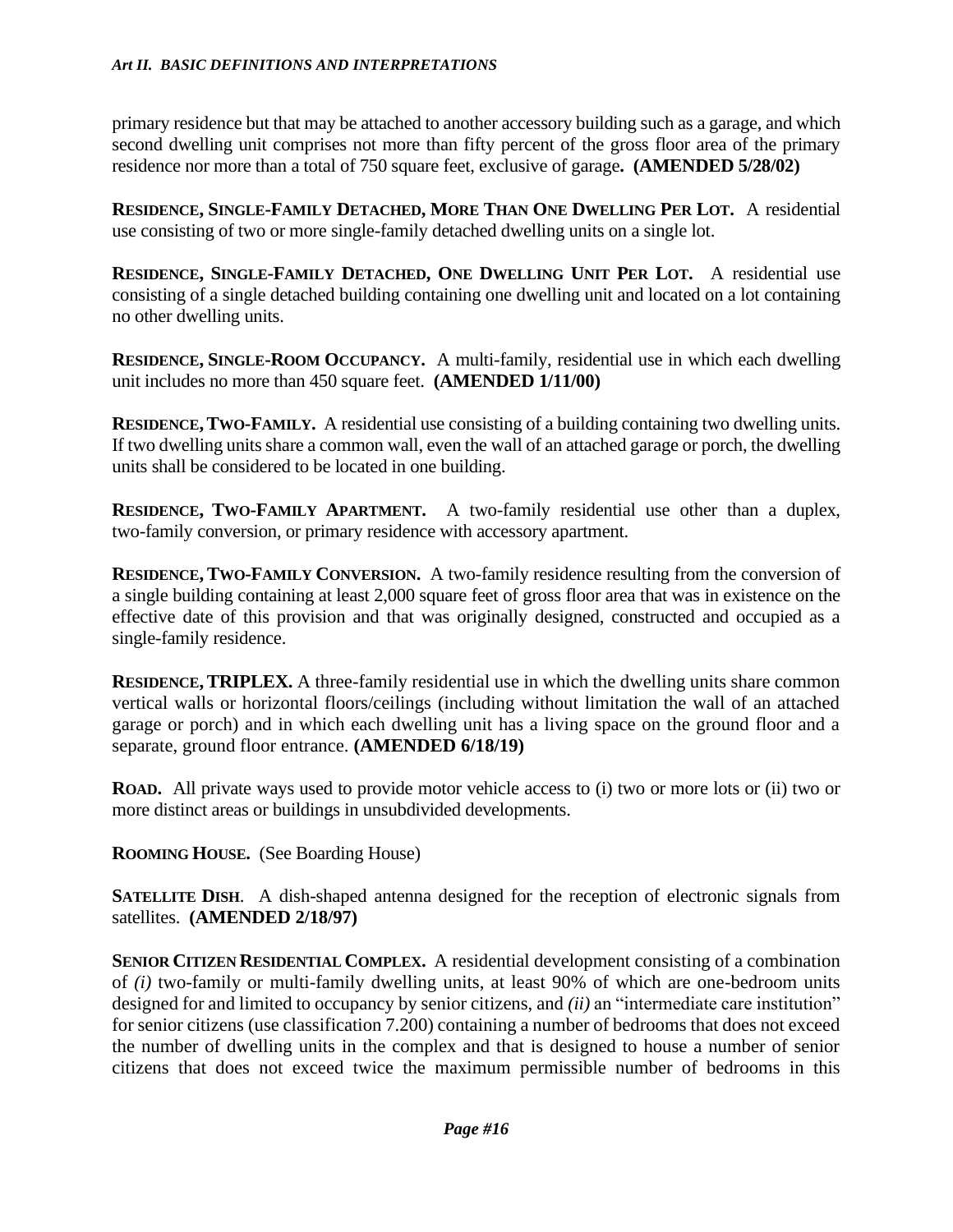intermediate care facility. For purposes of this subsection, the term "senior citizen" means a person who is sixty-two (62) years of age or older or a household composed of one or more persons at least one of whom is 62 years of age or older. **(AMENDED 11/28/95)**

**SENIOR CITIZENS' DAY CARE FACILITY, CLASS A**. Any day care arrangement or center which provides day care for more than three but not more than sixteen senior citizens at any one time, on a regular basis of at least once per week for more than two hours but less than 24 hours per day. Operation of a class A day care facility for senior citizens is considered use 22.300 Senior Citizens Day Care in the Table of Permissible Uses. **(AMENDED 2/04/97; 6/26/07)** 

**SENIOR CITIZENS' DAY CARE FACILITY, CLASS B**. Any day care arrangement or center which provides day care for more than sixteen senior citizens at any one time, on a regular basis of at least once per week for more than two hours but less than 24 hours per day**.** Operation of a class B day care facility for senior citizens is considered use 22.400 Senior Citizens Day Care in the Table of Permissible Uses. **(AMENDED 2/04/97; 6/26/07)**

**SIGN,FREESTANDING.** A sign that *(i)*is not directly attached to, erected on, or supported by a building or other structure having a principal function other than the support of such sign, but *(ii)* is instead attached to, erected on, or supported by some structure (such as a pole, mast, frame, or other structure) that is not itself an integral part of a building or other structure having a principal function other than the support of a sign. A sign that stands without supporting elements, such as a "sandwich sign", is also a freestanding sign.

**SIGN, NONCONFORMING.** A sign that, on the effective date of this chapter does not conform to one or more of the regulations set forth in this chapter, particularly Article XVII, Signs.

**SIGN, OFF-PREMISES.** A sign that draws attention to or communicates information about a business, service, commodity, accommodation, attraction, or other activity that is conducted, sold, or offered at a location other than the premises on which the sign is located.

**SIGN PERMIT.** A permit issued by the land use administrator that authorizes the recipient to erect, move, enlarge, or substantially alter a sign.

**SITE PLAN.** A scaled drawing and supporting text showing the relationship between lot lines and the existing or proposed uses, buildings, or structures on the lot. The site plan may include site specific details such as building areas, building height and floor area, setbacks from lot lines and street rights-of-way, intensities, densities, utility lines and locations, parking, access points, roads, and stormwater control facilities that are depicted to show compliance with all legally required development regulations that are applicable to the project and the site plan review. A site plan approval based solely upon application of objective standards is an administrative decision and a site plan approval based in whole or in part upon the application of standards involving judgment and discretion is a quasi-judicial decision. A site plan may also be approved as part of a conditional zoning decision. **(AMENDED 6/22/21)**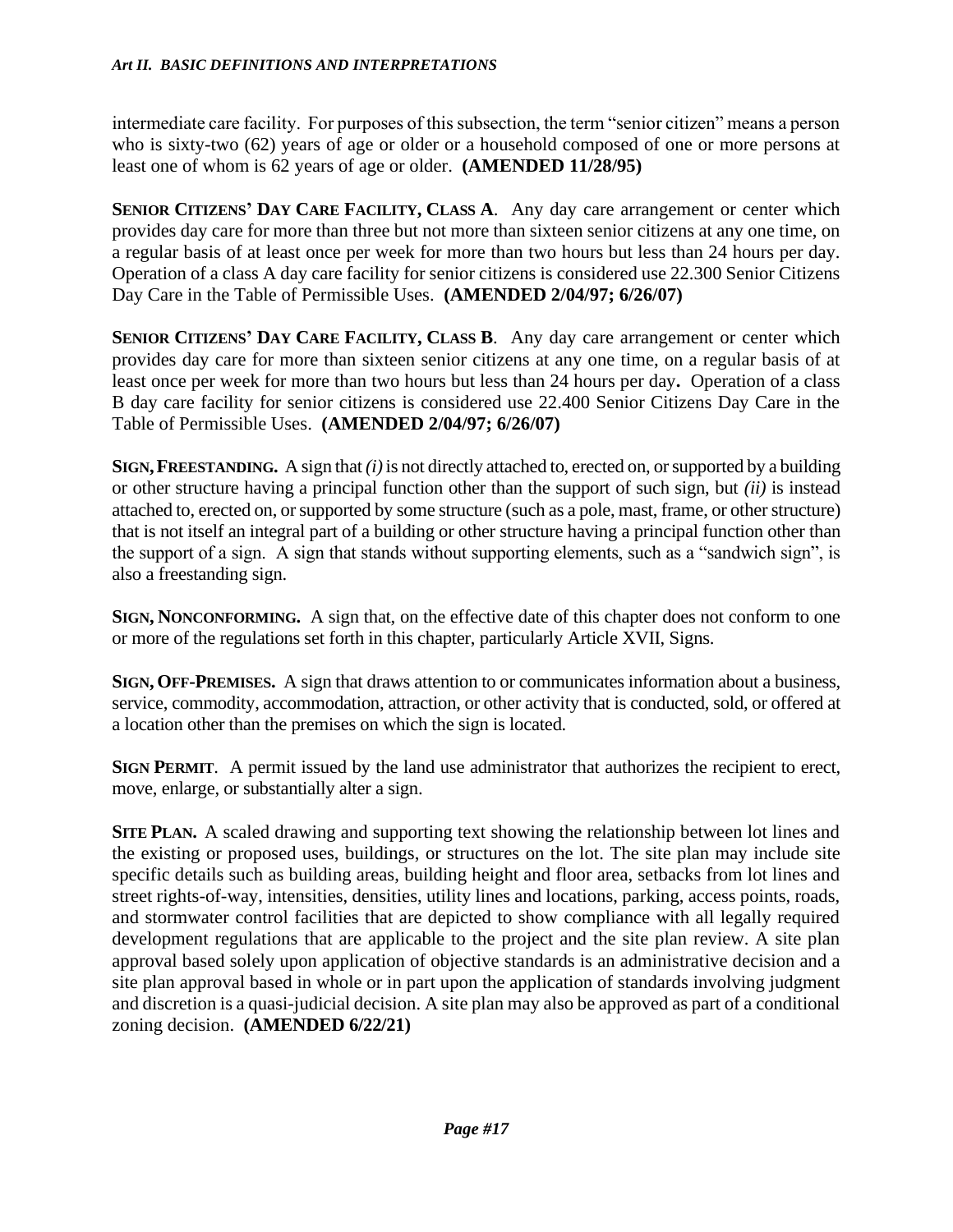**SITE SPECIFIC VESTING PLAN.** An approved plan that describes, with reasonable certainty, using a combination of graphic illustrations and written notes, the type and intensity of use for a specific parcel or parcels of property located within the Town's planning jurisdiction. Conditional districts, planned unit developments, special use permits and zoning permits can be approved as site specific vesting plans in accordance with G.S. 160D-108. [See Article VIII.] **(AMENDED 6/22/21)**

**SMALL WIRELESS FACILITY.** (See Section 15-176). A wireless facility that meets both of the following qualifications: **(AMENDED 6/23/20)**

- (1) Each antenna is located inside an enclosure of no more than six cubic feet in volume or, in the case of an antenna that has exposed elements, the antenna and all its exposed elements, if enclosed, could fit within an enclosure of no more than six cubic feet.
- (2) All other wireless equipment associated with the facility has a cumulative volume of no more than 28 cubic feet. (For purposes of this subdivision, the following types of ancillary equipment are not included in the calculation of equipment volume: electric meters, concealment elements, telecommunications demarcation boxes, ground-based enclosures, grounding equipment, power transfer switches, cut-off switches, vertical cable runs for the connection of power and other services, or other support structures.)

**SOCIAL SERVICES PROVIDER WITH DINING SERVICES.** A facility that provides to the public, at little or no charge, various social services, which may include educational programs, counseling services, food pantry facilities, and other supportive services, and which includes dining wherein free meals are provided on-site on a regular basis to substantial numbers of individuals. This use is distinguished from other social service providers, categorized elsewhere within category 3.000, which may also include a kitchen facility but that are primarily oriented to servicing members of the organization, with only incidental service provided to the public. **(AMENDED 3/22/16)**

**SOLAR ARRAY**. A photovoltaic cell, module, panel or array that is accessory to the principal use of a property and is designed solely for the purpose of reducing or meeting on-site energy needs. Roof mounted or building integrated arrays must be on a permitted structure, or one that is exempt on the basis of itssize. Roof mounted arrays may be no more than 2000 square feet in size. Ground mounted arrays may be no greater than: 500 square feet in R-2 and R-3 districts; 1000 square feet in R-7.5, R-10, and R-S.I.R districts; 2000 square feet in R-15 and R-20 districts; and 5000 square feet in other districts. In addition, ground mounted arrays may be no greater than 50% of the size of the building footprint of the primary structure. Solar water heating panels may also be accessory to the principal use of a property subject to the criteria described above. **(AMENDED 6/27/17)**

**SOLAR ARRAY FACILITY – LEVEL 1.** Level 1 roof mounted or building integrated arrays must be on a permitted structure. Level 1 ground mounted arrays may be no greater than 50% of the size of the building footprint of the primary structure. In addition, Level 1 roof mounted arrays may not be more than 10000 square feet and Level 1 ground mounted arrays must be not more than: 2000 square feet in R-10 and R-S.I.R; 3000 square feet in R-15 and R-20; and 10000 square feet in other districts. **(AMENDED 6/27/17)**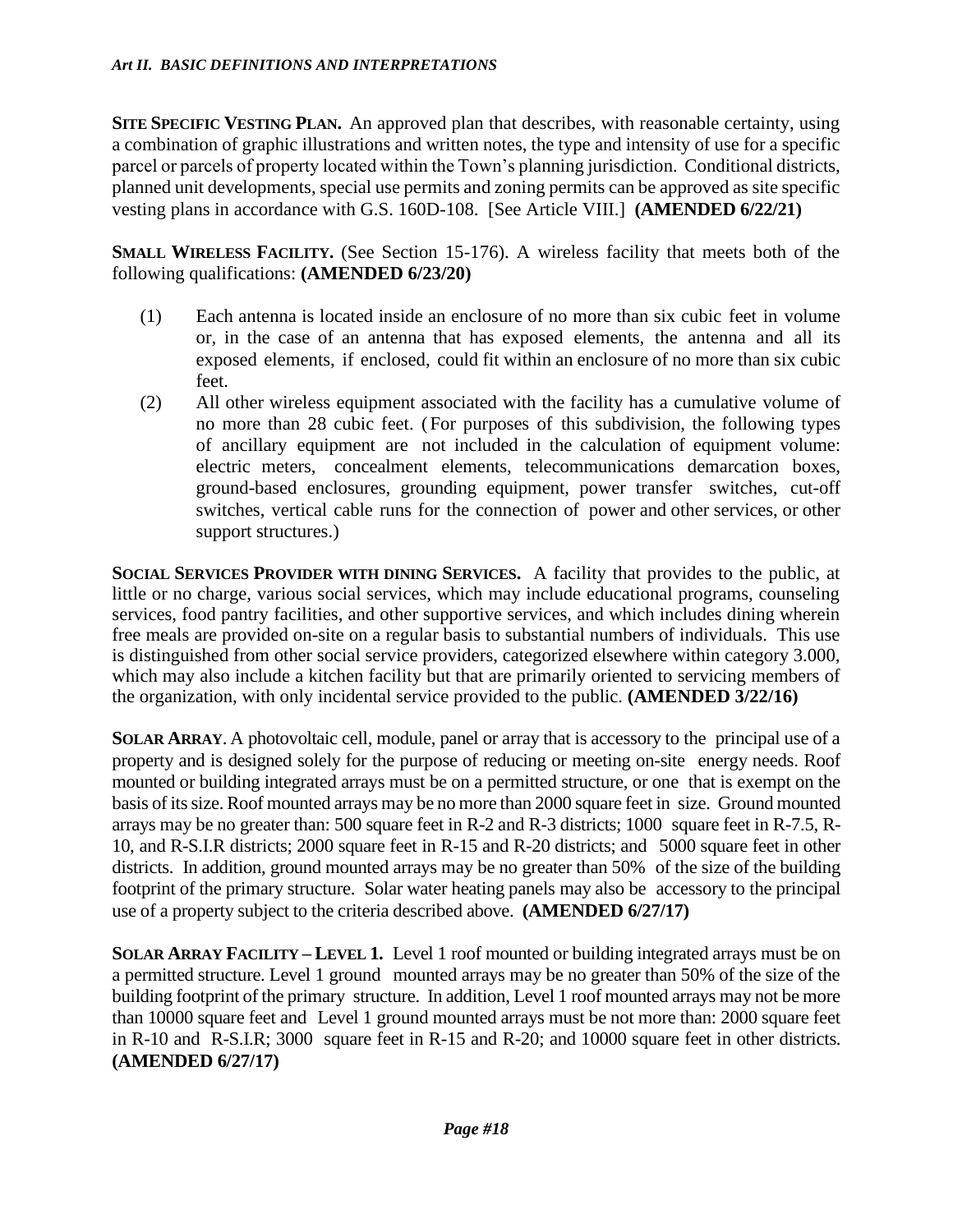**SOLAR ARRAY FACILITY – LEVEL 2.** Level 2 facility has a solar array (roof-mounted/building integrated or ground mounted) that does not qualify as an accessory or Level 1 facility and is not more than 1 acre. **(AMENDED 6/27/17)**

**SOLAR ARRAY FACILITY – LEVEL 3.** Level 3 facility has a solar array greater than 1 acre. **(AMENDED 6/27/17)**

**SOLAR WATER HEATER.** A solar water heater is a system that uses a solar thermal collector to heat water. A solar water heater may also be accessory to the principal use of a property subject to the criteria described under "solar array" above. **(AMENDED 6/27/17)**

**SPECIAL EVENTS.** Circuses, fairs, carnivals, festivals, or other types of special events that *(i)* run for longer than one day but not longer that two weeks, *(ii)* are intended to or likely to attract substantial crowds, and *(iii)* are unlike the customary or usual activities generally associated with the property where the special event is to be located. **(AMENDED 10/13/81)**

**SPECIAL EXCEPTION PERMIT.** A permit issued by the board of adjustment that authorizes the recipient to deviate from the otherwise applicable requirements of this chapter under the specific circumstances and in accordance with the conditions set forth in section 15-92.1. **(AMENDED 6/21/94)**

**SPECIAL USE PERMIT.** A permit issued to authorize development or land uses in a particular zoning district upon presentation of competent, material, and substantial evidence establishing compliance with one or more general standards requiring that judgment and discretion be exercised as well as compliance with specific standards. The term includes permits previously referred to as conditional use permits.

**SPECIALTY HIGH VOLUME TRAFFIC GENERATION.** Uses such as gift or craft stores, bookstores, music stores and similar uses, to the extent that each individual enterprise occupies (whether as tenant or owner occupant) a gross floor area of not more than 3,000 square feet. Without limiting the generality of the foregoing, pawn shops and firearms sales are specifically excluded from this definition. **(AMENDED 4/27/99)**

**STORY.** That portion of a building included between the surface of any floor and the surface of the floor above it, or if there is no floor above it, then the space between the floor and the ceiling next above it, a distance typically measuring between nine and fourteen feet. The term story does not include any building level(s) that are substantially enclosed below the finished grade at the front of the building, so long as the finished grade does not substantially differ from the pre-construction, natural grade. **(AMENDED 11/14/00; 4/8/03)**

**STREAM.** A body of water flowing in a natural surface channel. Flow may be continuous or only during wet periods. **(AMENDED 12/7/83)**

**STREET.** A public street or a street with respect to which an offer of dedication has been made.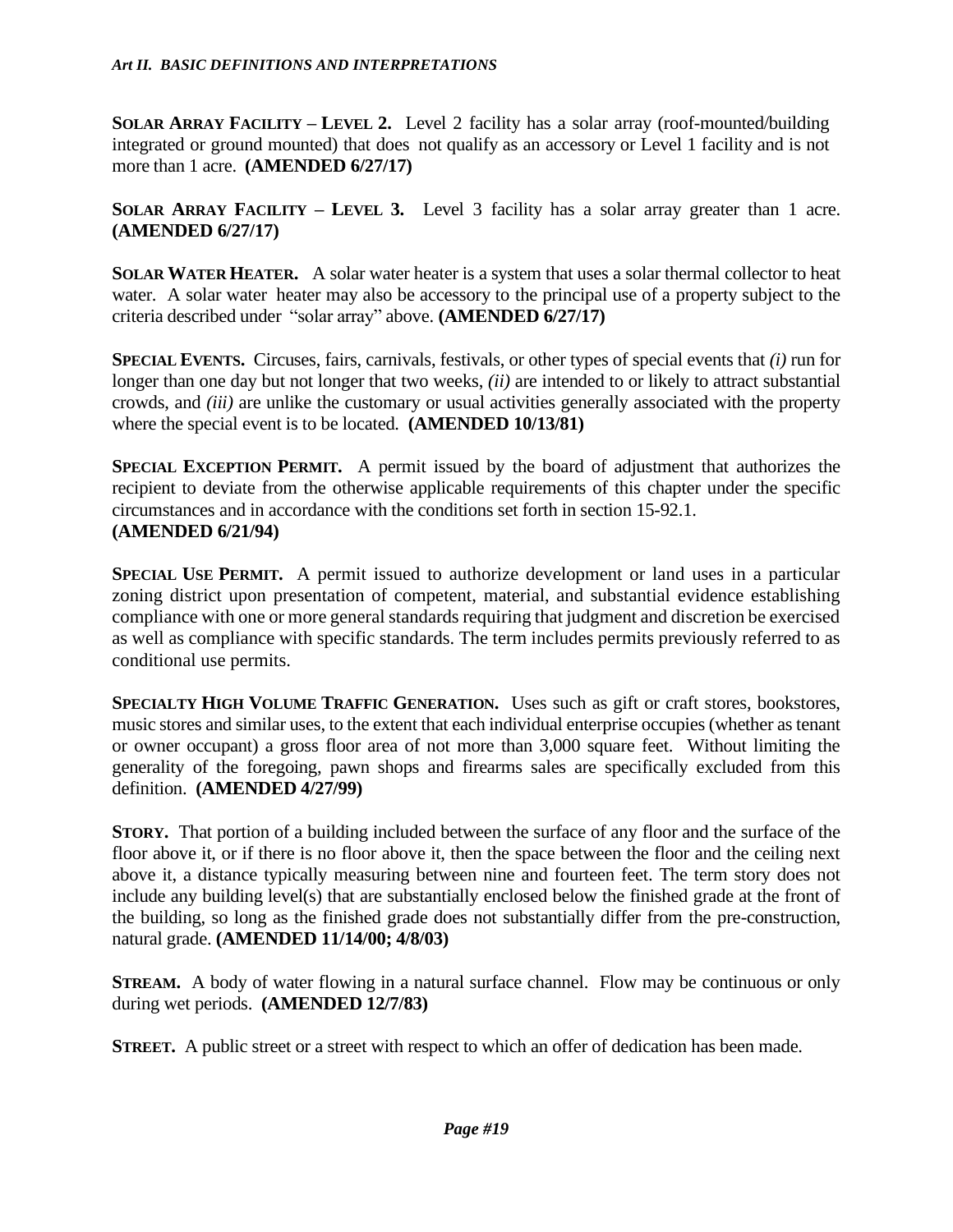**STREET, ARTERIAL.** A major street in the town's street system that serves as an avenue for the circulation of traffic onto, out, or around the town and carries high volumes of traffic. The following streets are arterial streets:

| <b>Culbreth Road</b>    | <b>Main Street</b>              |
|-------------------------|---------------------------------|
| Dairyland Road          | Merritt Mill Road               |
| Damascus Church Road    | HwV 54                          |
| <b>Estes Drive</b>      | Old Greensboro Road             |
| Eubanks Road            | Old Hwy 86                      |
| Greensboro Street       | Old Fayetteville Rd.            |
| Hillsborough Road       | Rogers Road                     |
| Homestead Road          | <b>Smith Level Road</b>         |
| <b>Jones Ferry Road</b> | Weaver Street (AMENDED 6/04/91) |

**STREET, COLLECTOR.** A street whose principal function is to carry traffic between minor, local, and subcollector streets and arterial streets but that may also provide direct access to abutting properties. It serves or is designed to serve, directly or indirectly, more than one hundred dwelling units and is designed to be used or is used to carry more than eight hundred trips per day.

**STREET, CUL-DE-SAC**. A street that terminates in a vehicular turn-around.

**STREET, LOCAL**. A street whose sole function is to provide access to abutting properties. It serves or is designed to serve at least ten but not more than twenty-five dwelling units and is expected to or does handle between seventy-five and two hundred trips per day.

**STREET, MARGINAL ACCESS.** A street that is parallel to and adjacent to an arterial street and that is designed to provide access to abutting properties so that these properties are somewhat sheltered from the effects of the through traffic on the arterial street and so that the flow of traffic on the arterial street is not impeded by direct driveway access from a large number of abutting properties.

**STREET, MINOR.** A street whose sole function is to provide access to abutting properties. It serves or is designed to serve not more than nine dwelling units and is expected to or does handle up to seventy-five trips per day.

**STREET, SUBCOLLECTOR.** A street whose principal function is to provide access to abutting properties but is also designed to be used or is used to connect minor and local streets with collector or arterial streets. Including residences indirectly served through connecting streets, it serves or is designed to serve at least twenty-six but not more than one hundred dwelling units and is expected to or does handle between two hundred and eight hundred trips per day.

**STRUCTURE.** Anything constructed or erected.

**SUBDIVISION.** All divisions of a tract or parcel of land into two or more lots, building sites, or other divisions when any one or more of those divisions is created for the purpose of sale or building development (whether immediate or future) and including all divisions of land involving the dedication of a new street or a change in existing streets; but the following shall not be included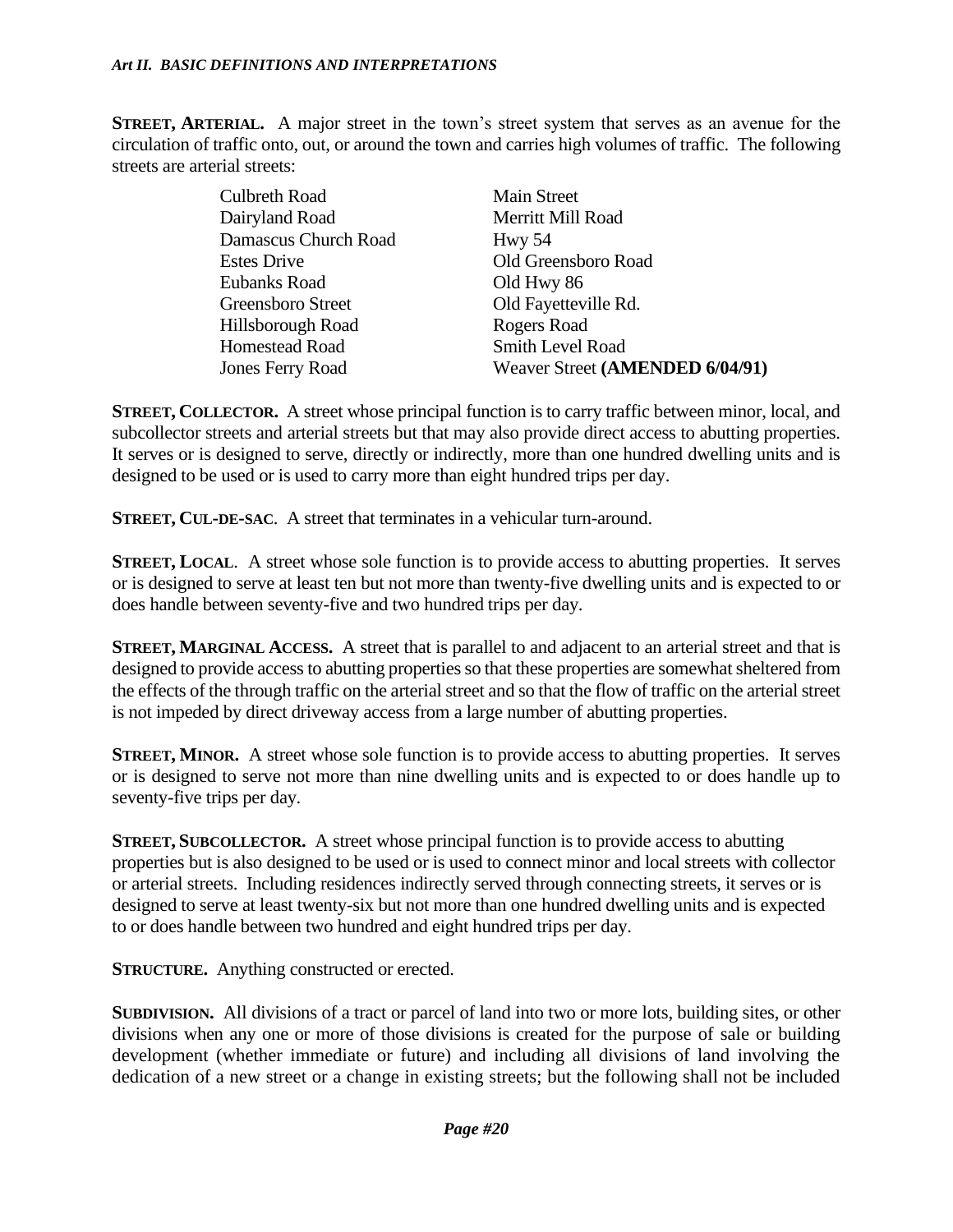within this definition nor be subject to the regulations of this chapter applicable strictly to subdivisions: (i) the combination or recombination of portions of previously subdivided and recorded lots where the total number of lots is not increased and the resultant lots are equal to or exceed the minimum standards set forth in this chapter, (ii) the division of land into parcels greater than ten acres where no street right-of-way dedication is involved; or (iii) the public acquisition by purchase of strips of land for widening or opening of streets or for public transportation system corridors; or (iv*)* the division of a tract in single ownership whose entire area is no greater than two acres into not more than three lots, where no street right-of-way dedication is involved and where the resultant lots are equal to or exceed the minimum standards set forth in this chapter; or (v) the division of a tract into parcels in accordance with the terms of a probated will or in accordance with intestate succession under Chapter 29 of the North Carolina General Statutes. **(AMENDED 10/24/06; 6/22/21)**

### **SUBDIVISION, ARCHITECTURALLY INTEGRATED NONRESIDENTIAL. (REPEALED 4/24/84)**

### **SUBDIVISION, ARCHITECTURALLY INTEGRATED RESIDENTIAL. (REPEALED 4/24/84)**

**SUBDIVISION, ARCHITECTURALLY INTEGRATED.** A subdivision in which approval is obtained not only for the division of land into lots but also for a configuration of principal buildings to be located on such lots. The plans for an architecturally integrated subdivision shall show the dimensions, heights, and location of all such buildings to the extent necessary to comply with the purpose and intent of architecturally integrated subdivisions as set forth in Section 15-187.

**SUBDIVISION, MAJOR.** Any subdivision other than a minor subdivision.

**SUBDIVISION, MINOR.** A subdivision of property located outside of the watershed districts that does not involve the creation of more than a total of four lots or the creation of any new public streets. **(AMENDED 7/21/87; 12/15/87; 6/22/10)**

**SUBSTANTIAL MODIFICATION.**(See Section 15-176). The mounting of a proposed wireless facility on a wireless support structure that substantially changes the physical dimensions of the support structure. A mounting is presumed to be a substantial modification if it meets any one or more of the criteria listed below: **(AMENDED 6/23/20)**

- (1) Increasing the existing vertical height of the structure by the greater of (i) more than ten percent (10%) or (ii) the height of one additional antenna array with separation from the nearest existing antenna not to exceed 20 feet.
- (2) Except where necessary to shelter the antenna from inclement weather or to connect the antenna to the tower via cable, adding an appurtenance to the body of a wireless support structure that protrudes horizontally from the edge of the wireless support structure the greater of (i) more than 20 feet or (ii) more than the width of the wireless support structure at the level of the appurtenance.
- (3) Increasing the square footage of the existing equipment compound by more than 2,500 square feet.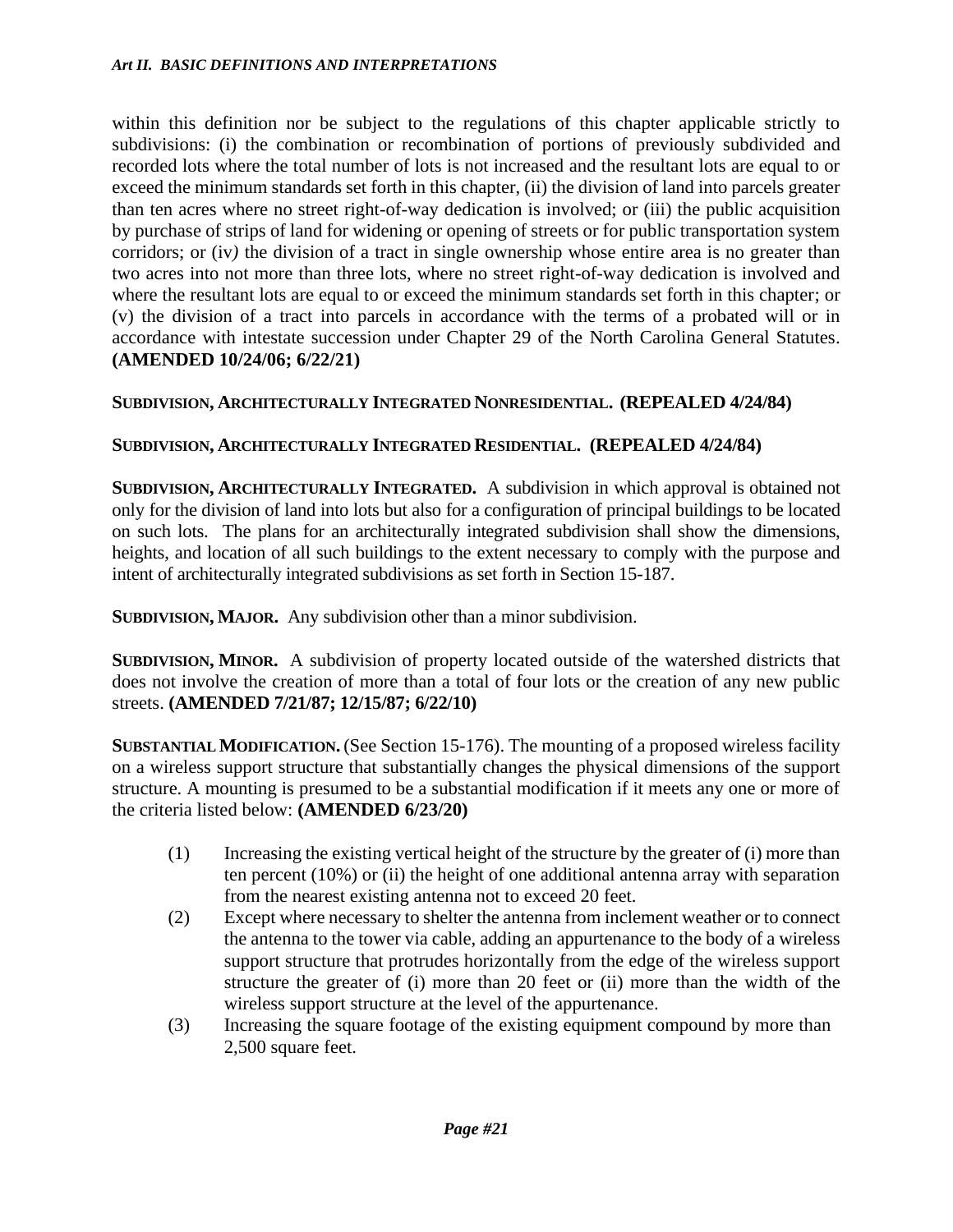**TEMPORARY HOME FOR HOMELESS.** A home owned or operated by a non-profit agency for not more than fifteen persons who satisfy the following criteria and who are in need of temporary housing, together with not more than two resident managers. All residents of such home, other than the manager shall: *(i)* be accepted only upon referral from an established agency within the community such as the Carrboro or Chapel Hill Police Departments, Inter-Faith Council, Salvation Army, etc. *(ii)* need housing and intend to reside within the home for at least a week while looking for more permanent accommodations within the community, *(iii)* be in need of temporary shelter because of some temporary emergency or exigency (e.g., pregnant teenagers, battered wives, newly unemployed persons evicted from their homes) and not because of transiency, de-institutionalization, chronic unemployment, alcoholism, or drug abuse.

**TEMPORARY SIGN.** A sign that *(i)* is used in connection with a circumstance, situation, or event that is designed, intended or expected to take place or to be completed within a reasonably short or definite period after the erection of such sign, or *(ii)* is intended to remain on the location where it is erected or placed for a period of not more than fifteen days. If a sign display area is permanent but the message displayed is subject to periodic change, that sign shall be regarded as temporary.

**TOWER**. A structure whose principal function is to support one or more antennas. See also Wireless Support Structure. **(AMMENDED 2/18/97) (AMENDED 6/23/20)**

**TOWN RIGHT-OF-WAY.** A right-of-way owned, leased, or operated by a town, including any public street or alley that is not a part of the State highway system. **(AMENDED 6/23/20)**

**TOWN UTILITY POLE.** A pole owned by a town in the town right-of-way that provides lighting, traffic control, or a similar function. **(AMENDED 6/23/20)**

**TRACT.** A lot (see definition 37). The term is used inter-changeably with the term lot, particularly in the context of subdivisions, where one "tract" is subdivided into several "lots".

**TREE DIAMETER.** The width of a tree's trunk, measured four and one half (4½) feet above the ground. **(AMENDED 3/21/89)**

**TRAVEL TRAILER.** A structure that is *(i)* intended to be transported over the streets and highways (either as a motor vehicle or attached to or hauled by a motor vehicle), and *(ii)* is designed for temporary use as sleeping quarters, but that does not satisfy one or more of the definitional criteria of a mobile home.

**UNDERGROUND UTILITY LINE.** Any underground utility lines (including, but not limited to, electrical, cable television, telephone, and natural gas, but excluding water and sewer lines constructed by the Orange Water and Sewer Authority) that are installed outside of public street rights-of-way and are not permitted pursuant to any other land use permit, and where any lines would eventually be dedicated to a governmental entity, nonprofit organization, or any entity defined as a public utility for any purpose by Section 62.3 of the North Carolina General Statutes. (**AMENDED 5/24/05)**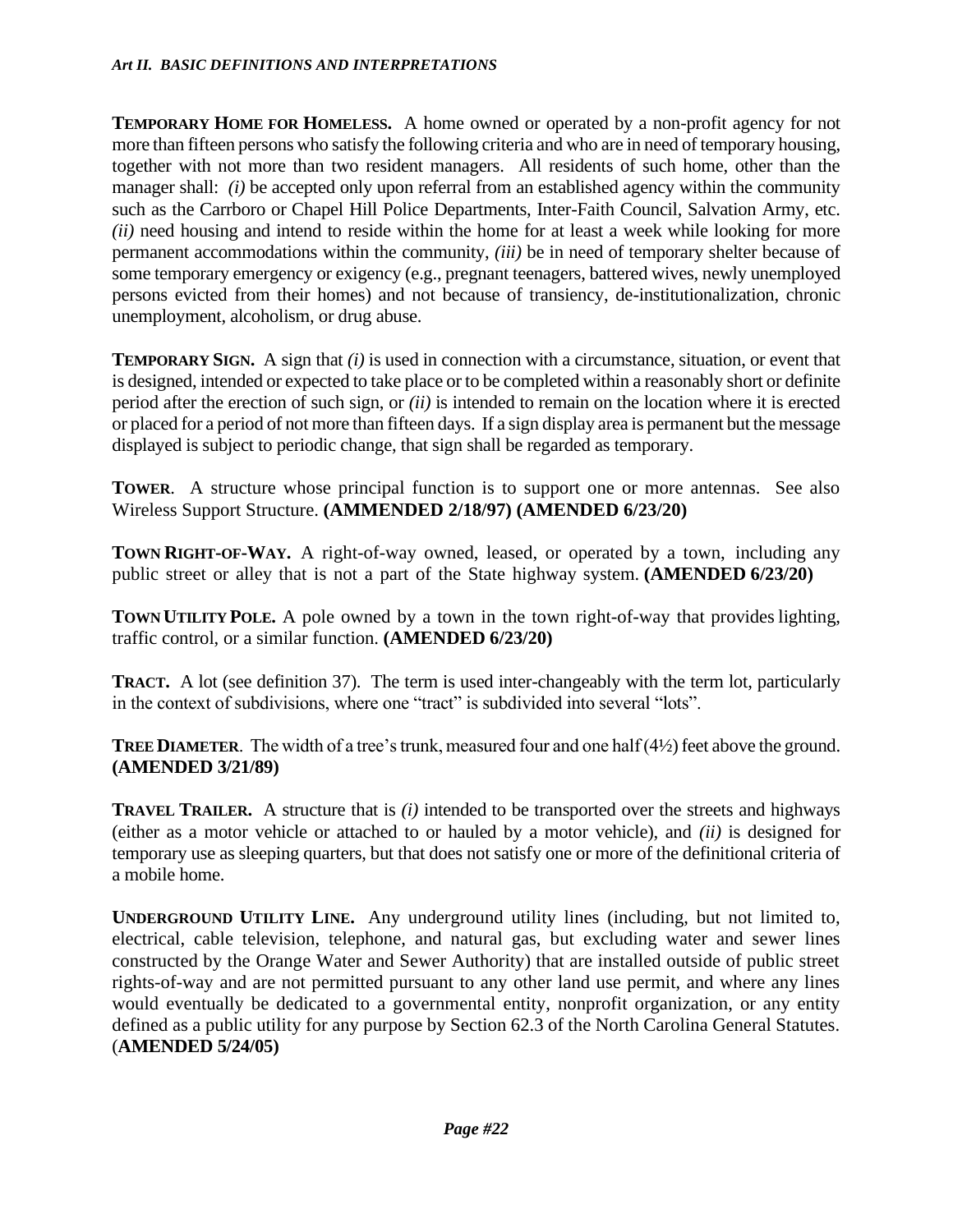**UNIVERSITY LAKE WATERSHED.** All the land area contributing water to University Lake. **(AMENDED 12/7/83)**

USE. The activity or function that actually takes place or is intended to take place on a lot.

**USE, PRINCIPAL**. A use listed in the table of permissible uses.

**UTILITY FACILITIES.** Any above-ground structures or facilities (other than buildings, unless such buildings are used as storage incidental to the operation of such structures or facilities) owned by a governmental entity, a nonprofit organization, corporation, or any entity defined as a public utility for any purpose by Section 62.3 of the North Carolina General Statutes and used in connection with the production, generation, transmission, delivery, collection, or storage of water, sewage, electricity, gas, oil, or electronic signals. Excepted from this definition are utility lines and supporting structures listed in subsection 15-151 (2).

**UTILITY FACILITIES, NEIGHBORHOOD.** Utility facilities that are designed to serve the immediately surrounding neighborhood and that must, for reasons associated with the purpose of the utility in question, be located in or near the neighborhood where such facilities are proposed to be located.

**UTILITY FACILITIES, COMMUNITY OR REGIONAL**. All utility facilities other than neighborhood facilities.

**VARIANCE.** A grant of permission by the board of adjustment that authorizes the recipient to do that which, according to the strict letter of this chapter, he could not otherwise legally do.

**VEHICLE ACCOMMODATION AREA**. That portion of a lot that is used by vehicles for access, circulation, parking and loading and unloading. It comprises the total of circulation areas, loading and unloading areas, and parking areas.

**VEHICLE STORAGE AREA.** That portion of a vehicle accommodation area used in connection with a 9.200 or 9.400 classification use as a place to park vehicles temporarily while they are waiting to be worked on or pending the pick- up of such vehicles by their owners. **(AMENDED 2/4/86)**

### **WATER DEPENDENT STRUCTURE. (DELETED 3/24/09)**

**WATERSHED DISTRICTS**. Those zoning districts that are applied to land within the University Lake Watershed, specifically, the C, B-5, WR, and WM-3 districts. **(AMENDED 12/15/87; 5/15/90)**

**WATERSHED RESEARCH**. Small scale research facilities owned by the federal, state, or local governments and operated by or under contract with such government, which facilities do not involve the use, production, storage, or disposition of toxic or hazardous substances and which facilities relate to the study of the environment of the watershed or some other activity compatible with a close proximity to the community's water source.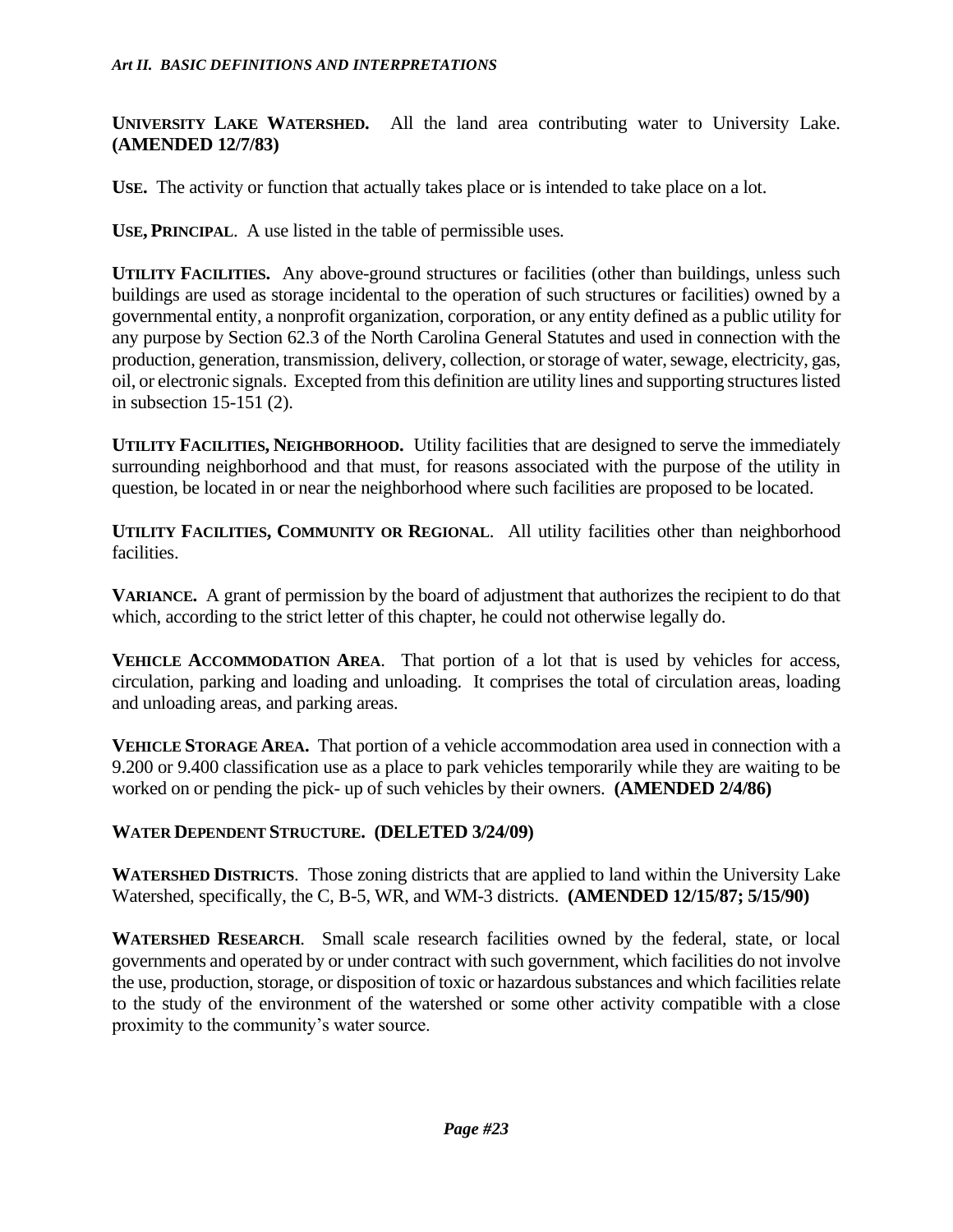**WHOLESALE SALES.** On-premises sales of goods primarily to customers engaged in the business of reselling the goods.

**WIRELESS FACILITY.** Equipment at a fixed location that enables wireless communications between user equipment and a communications network, including (i) equipment associated with wireless communications and (ii) radio transceivers, antennas, wires, coaxial or fiber-optic cable, regular and backup power supplies, and comparable equipment, regardless of technological configuration. The term includes small wireless facilities. Also refers to Wireless Telecommunications Facility. The term shall not include any of the following: **(AMENDED 6/23/20)**

- (1) The structure or improvements on, under, within, or adjacent to which the equipment is collocated.
- (2) Wireline backhaul facilities.
- (3) Coaxial or fiber-optic cable that is between wireless structures or utility poles or city utility poles or that is otherwise not immediately adjacent to or directly associated with a particular antenna.
- (4) Amateur radio antennas. See also, Section 15-150(5) Towers and antennas constructed on residential property and G.S. § 160D-931. **(AMENDED 6/22/21)**

**WIRELESS SUPPORT STRUCTURE.** A new or existing structure, such as a monopole, lattice tower, or guyed tower, that is designed to support or capable of supporting wireless telecommunications facilities, radio or TV antennas. A utility pole is not a wireless support structure. **(AMENDED 6/23/20)**

**WOODED AREA.** An area of contiguous wooded vegetation where trees are at a density of at least one six-inch or greater caliper tree per 325 square feet of land where the branches and leaves form a contiguous canopy. **(AMENDED 4/24/84)**

**ZONING MAP AMENDMENT OR REZONING.** An amendment to a zoning regulation for the purpose of changing the zoning district that is applied to a specified property or properties. The term also includes (i) the initial application of zoning when land is added to the territorial jurisdiction of the town that has previously adopted zoning regulations and (ii) the application of an overlay zoning district or a conditional zoning district. The term does not include (i) the initial adoption of a zoning map by the town, (ii) the repeal of a zoning map and readoption of a new zoning map for the entire planning and development regulation jurisdiction, or (iii) updating the zoning map to incorporate amendments to the names of zoning districts made by zoning text amendments where there are no changes in the boundaries of the zoning district or land uses permitted in the district. **(AMENDED 6/22/21)**

**ZONING PERMIT.** A permit issued by the land use administrator that authorizes the recipient to make use of property in accordance with the requirements of this chapter.